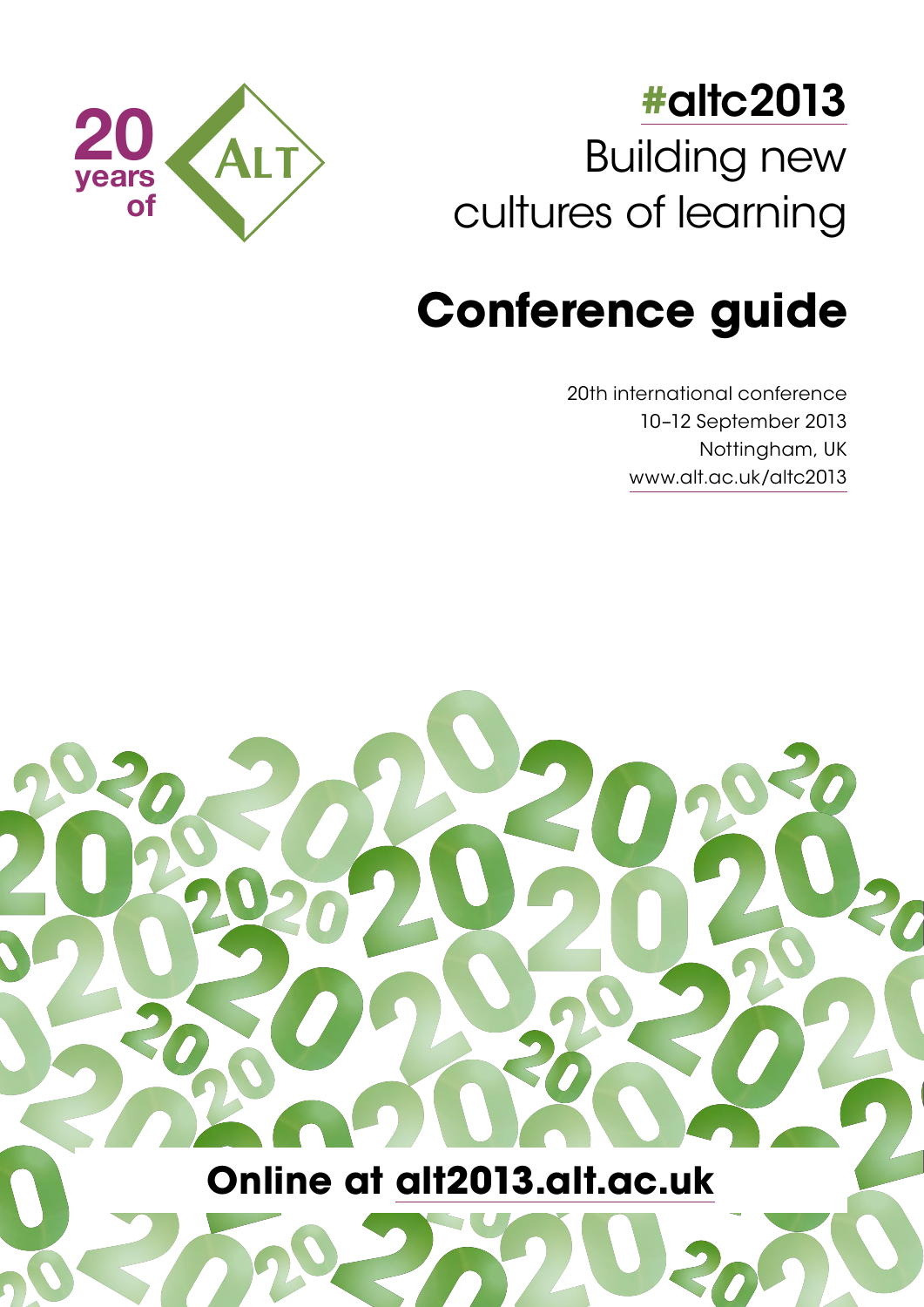# [#altc2013](http://twitter.com/#altc2013) Building new cultures of learning

## Conference guide

|                  | Welcome to #altc2013                       |
|------------------|--------------------------------------------|
| $\mathbf 2$      | A note of thanks for ALT's 20th conference |
| $\boldsymbol{3}$ | altc2013 Programme Committee               |
| 6                | List of papers by ID number                |
| fold-out         | Conference Programme                       |
| 16               | Keynote Speakers                           |
| 18               | <b>Invited Speakers</b>                    |
| 20               | Exhibition Hall map                        |
| 21               | Exhibitiors                                |
| 22               | Useful Information                         |

### Acknowledgements

Production editing by Anna Davidge, ALT Design by Jamie Shaw Printed by Tewkesbury Printing Company Limited

Registered Charity Number 1063519

With the exception of sponsor logos, maps and floor plans the material in this conference guide is copyright The Association for Learning Technology (ALT) – www.alt.ac.uk – but licensed under a Creative Commons Attribution-NonCommercial-ShareAlike 2.0 UK: England and Wales license, see <http://creativecommons.org/licenses/by-nc-sa/2.0/uk>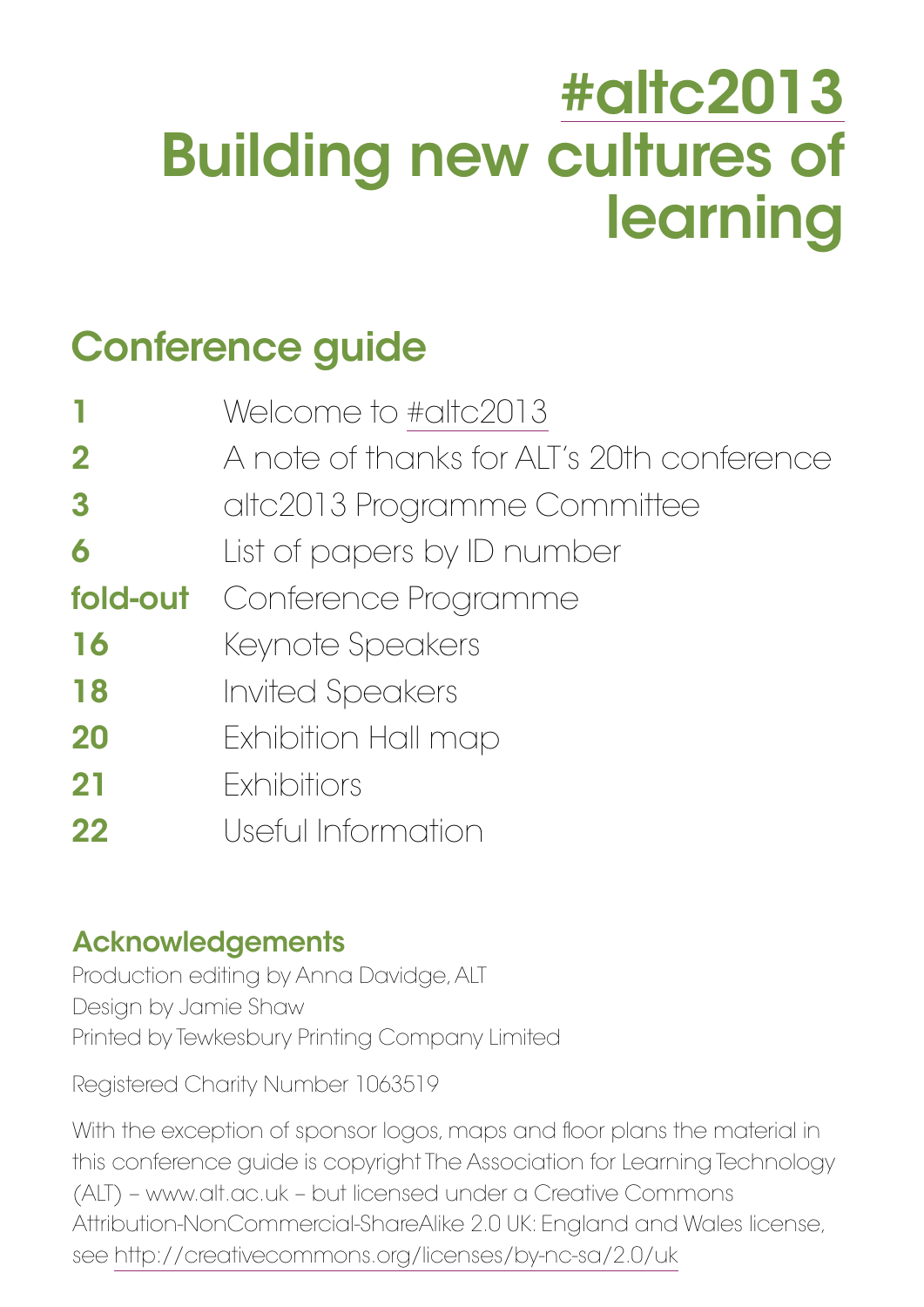# Welcome to [#altc2013](http://twitter.com/#altc2013)

As the Co-Chairs of this year's annual conference of the Association for Learning Technology we would like to warmly welcome all our participants including those attending online. Our theme this year is 'building new cultures of learning' and together with you we look forward to a full programme of conference sessions, community meetings, exhibition and networking.

This being the 20th annual conference, we have planned a special Gala Evening celebrating 20 years of ALT, bringing all participants together to not only mark achievements from the past two decades, but also to look together to the future of Learning Technology. Some of our delegates may have attended the first annual conference, while for others this is their first and we hope that you will all find it a valuable and enjoyable three days.

Very close to our heart is this year's emphasis on learners and we are delighted that in addition to the conference programme, this is also reflected in a newly established Special Award for Learners as part of the Learning Technology of the Year Award. In addition to the conference themes, we have included a focus on further education and adult learning on Tuesday and research in learning technology on Wednesday, with research proceedings being published as a Special Issue of ALT's Open Access journal, Research in Learning Technology.

Like you, we are looking forward to three days of learning, sharing and networking – to building new cultures of learning together.



Haydn Blackey Malcolm Ryan

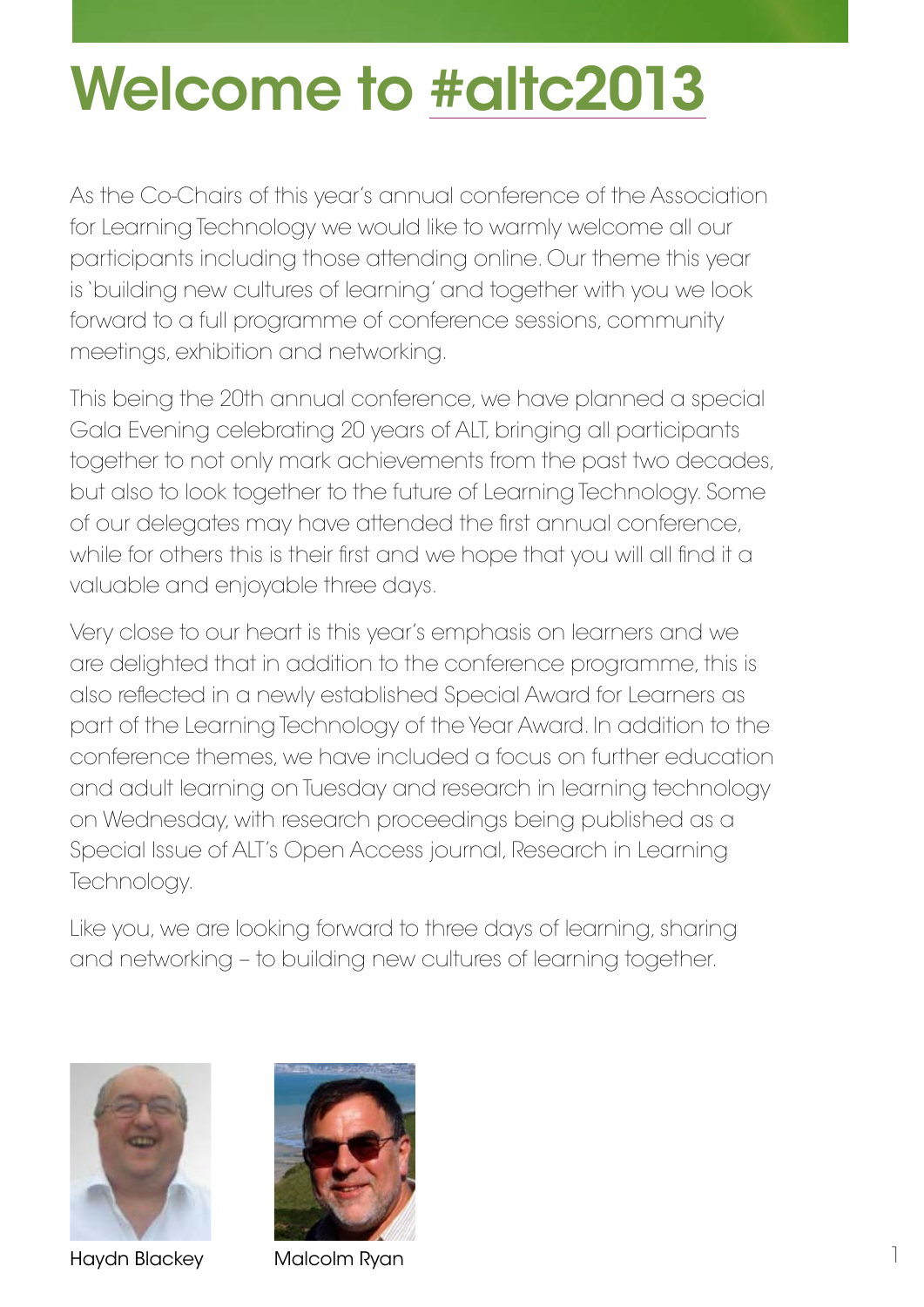# A note of thanks for ALT's 20th conference

Each year a large number of people make it possible for our Association to organise this conference. These are members of the Programme Committee including our Co-Chairs, Online Conference Co-ordinators, session chairs, student helpers and staff at the venue, exhibitors, presenters and our conference partners and sponsors.

Our small staff team coordinates the entire effort and provides invaluable support throughout. Closer to the time of the conference and then throughout the event, participants start to play a larger role, giving the conference its own life and character. We would like to thank everyone for their time, effort and support.

This year, in addition to the efforts of all involved, we have also built on the success of the first nineteen annual conferences, with many thousands of individuals from across our community contributing over the years. As we aim to improve the conference year on year, there are a number of new features to look out for as well, including a new online conference platform.

Together with my colleagues I look forward to meeting many of you online and in person throughout the conference and thank you again for your participation and support.



Marcu Deepwell

**Maren Deepwell** Chief Executive







**Anna Davidge Publications** Manager



**Caroline Greves** Events Manager



Acting Director of **Development Heather Stallard**

**John Slater**

**Martin Hawksey** Technology and



**Allison Stevens Communications** and Support Officer



**Liz Wyatt** Membership Services Manager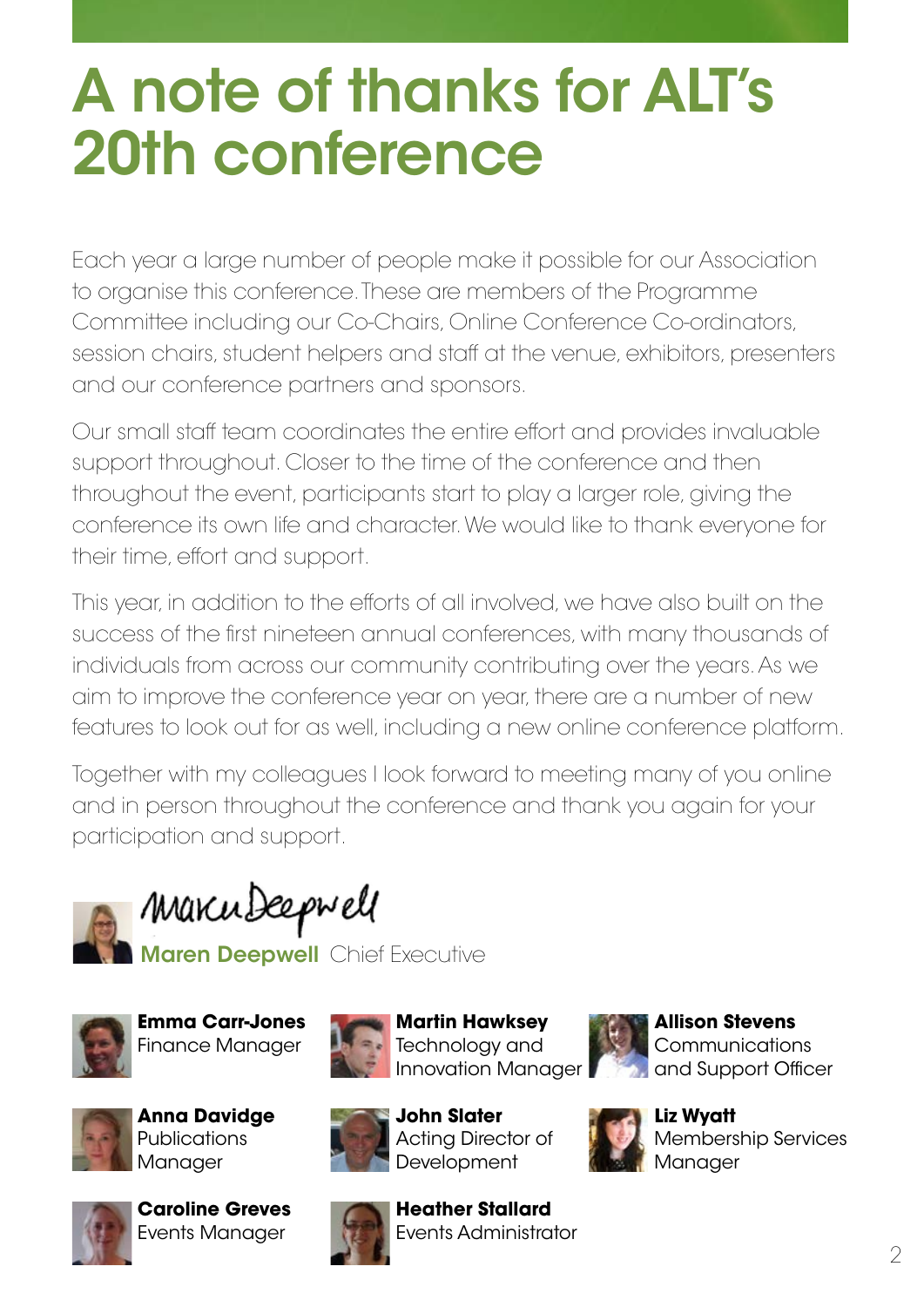# altc2013 Programme **Committee**

## Co-Chairs

**Haydn Blackey** University of South Wales **Malcolm Ryan** Formerly University of Greenwich

## Research Proceedings editors

**David Hawkridge** University of Leicester and the Open University **Steven Verjans** Open University of the Netherlands **Gail Wilson** Southern Cross University, Australia

### Abstracts editors

**Mark Childs** University of Coventry **Elizabeth Hartnell-Young** Department of Education and Early Childhood Development, Austrailia **Sandra Huskinson** Leicester University

## Online conference coordinators

**Barry Wilding-Webb** Devon County Council **Darren Moon** London School of Economics **Ersun Iscioglu** Eastern Mediterranean University **Farzana Latif** City University London **James Clay** Gloucestershire College **Matt Lingard** City University London Richard Goodman Loughborough University **Santanu Vasant** University of Huddersfield **Sue Folley** University of Huddersfield **Thomas Cochrane** United New Zealand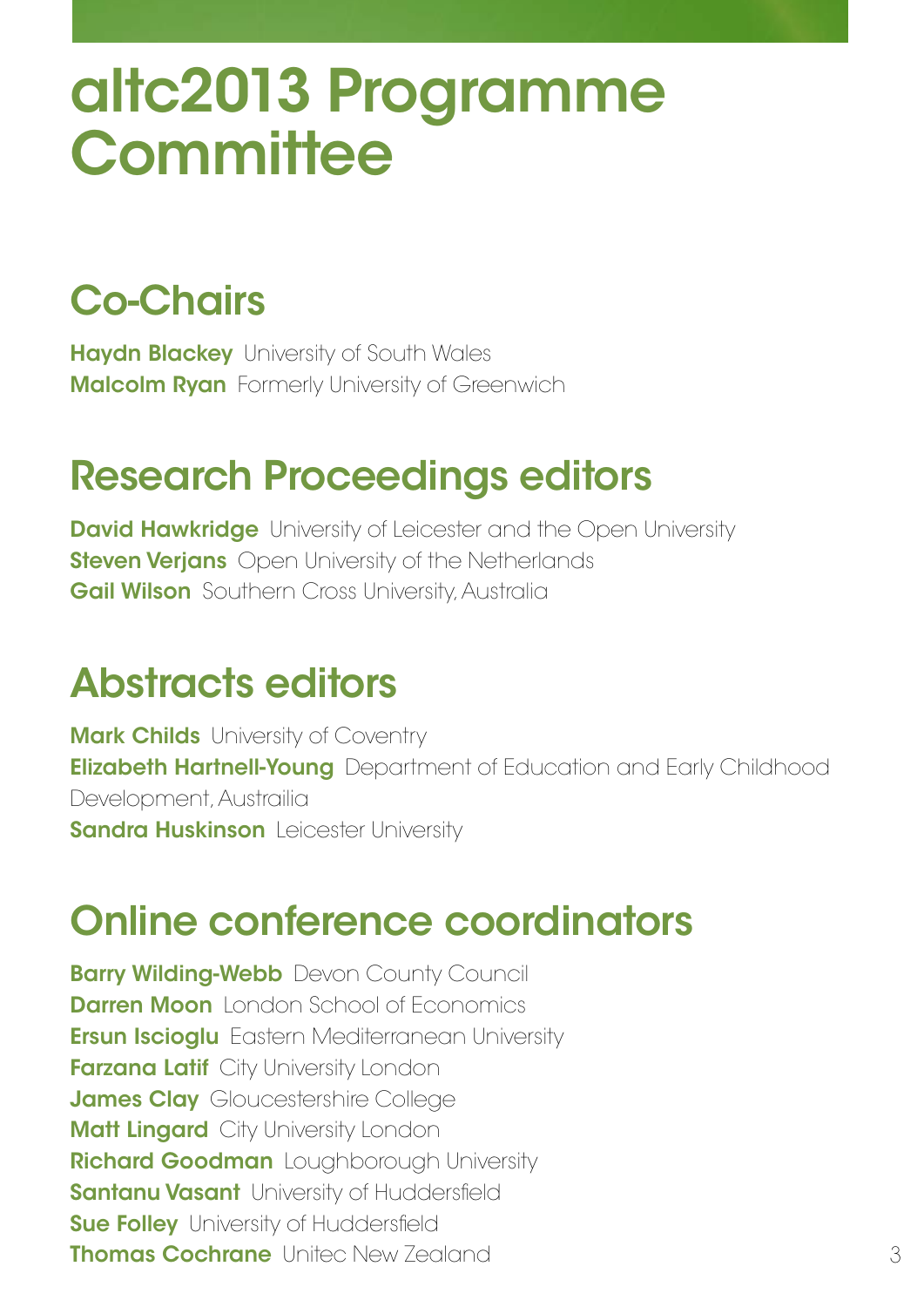Anne Thillosen Tuebingen University, Germany **Brian Whalley QUB** Christine Whitehouse Flex-Learn **Drew Whitworth University of** Manchester Liz **Bennett** University of Huddersfield **Shirley Evans** Inclusive Learning Advisory Services Ltd Linzi J Kemp American University of Sharjah **Elaine Garcia** Plymouth College of Art **Paul Hollins** University of Bolton **Patrick Lynch** University of Hull **Simon Thomson Leeds** Metropolitan University John Clayton Waikato Institute of **Technology** Nathalie Ticheler London Metropolitan University **Charles Shields** Loughborough **University** Evan Dickerson ULCC Peter Alston Edge Hill University **Ingrid Nix** the Open University Dr Elaine Swift Nottingham Trent **University Mike Dearing ULCC** Amanda Jefferies University of **Hertfordshire Matthew West Keele University Richard Hall** De Montfort University **Vickel Narayan** AUT University, New Zealand **Thomas Wanner** University of Adelaide, South Australia

**Carmen Tomas** Nottingham Trent **University** 

**Cristina Costa** University of **Strathclyde Bob Banks** Tribal Group Rose Heaney UEL Louise Woodcock University of Sheffield **Bob Harrison** Toshiba **Frindolin Wild Open University** 

Sarah-Jane Saravani Waikato Institute of Technology, New Zealand

**Styliani Kleanthous** University of Leeds

Alastair Clark

**Colin Loughlin** Kingston University Lesley Diack Robert Gordon **University** 

**Iain Stewart** Glasgow Caledonian **University** 

**Denise Sweeney** University of Leicester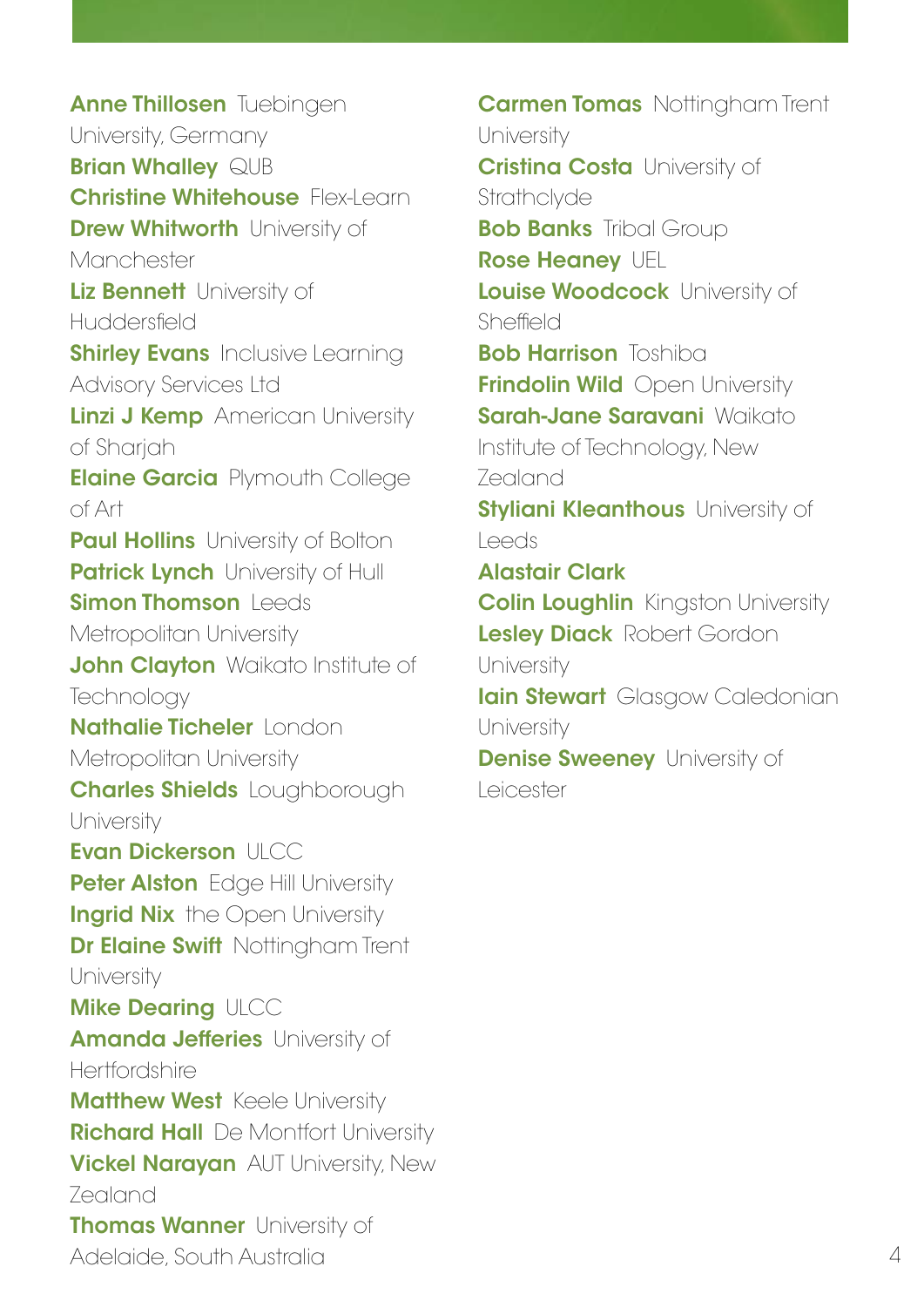### Committee members

**Martin Ebner** Graz University of Technology, Austria **Manuel Frutos-Perez** University of the West of England Lisa Gray Jisc **Timos Almpanis** Southampton Solent University **Jo Axe** Royal Roads University Canada John Baker Desire2Learn **Mark Brown** Massey University, New Zealand Devampika Getkahn Thomson Reuters **Marion Hall** the Open University Helen Harrop Sero Consulting Ltd **Jose Jannsen** Open University of the Netherlands **Nick Jeans** Sero Consulting Ltd Kevin McLaughlin Old Mill Primary School, Leicestershire **Rashid Mehmood** University of Swansea **Markus Mostert** Rhodes University South Africa **Ioannis Papadopoulos** University of Thessaloniki, Greece **Sandra Partington** City and Islington College **Dean Sheetz** Higher Colleges of Technology, United Arab Emirates **Carol Shergold** University of Sussex **David John Smith** Austrian Federal Ministry of Education **Tina Wilks** Symbiont Ltd, New Zealand

**Denise Wood** University of South Australia Ni Xiaopeng Franklin University, USA Yvonne C Bain University of Aberdeen **Brenda Bannan** George Mason University, USA **Philip Butler ULCC Stephen Clarke Blackboard** Adam Cooper Jisc CETIS **John Davies** University of Sussex **Nigel Ecclesfield** Jisc ADVANCE Rob Engelbright Jisch **Barieneme Beke (BB) Fakae Rivers** State University of Science and Technology, Nigeria **Tom Franklin** Franklin Consulting Ian Glover Sheffield Hallam **University Susan Greener** University of **Brighton Dai Griffiths** Univeristy of Bolton **Martin Hamilton** Loughborough **University** Leo Havemann Birkbeck **Ayse Kok** Bogazici University, Turkey Iryna Kuchma EIFL **Graham McElearney Sheffield University Richard Millwood** University of Bolton Pete Moore Thinkwrite **Nitin Parmar** University of Bath Kate Reader City University London **Nancy Rubin** Learning Objects

David Squire DESQ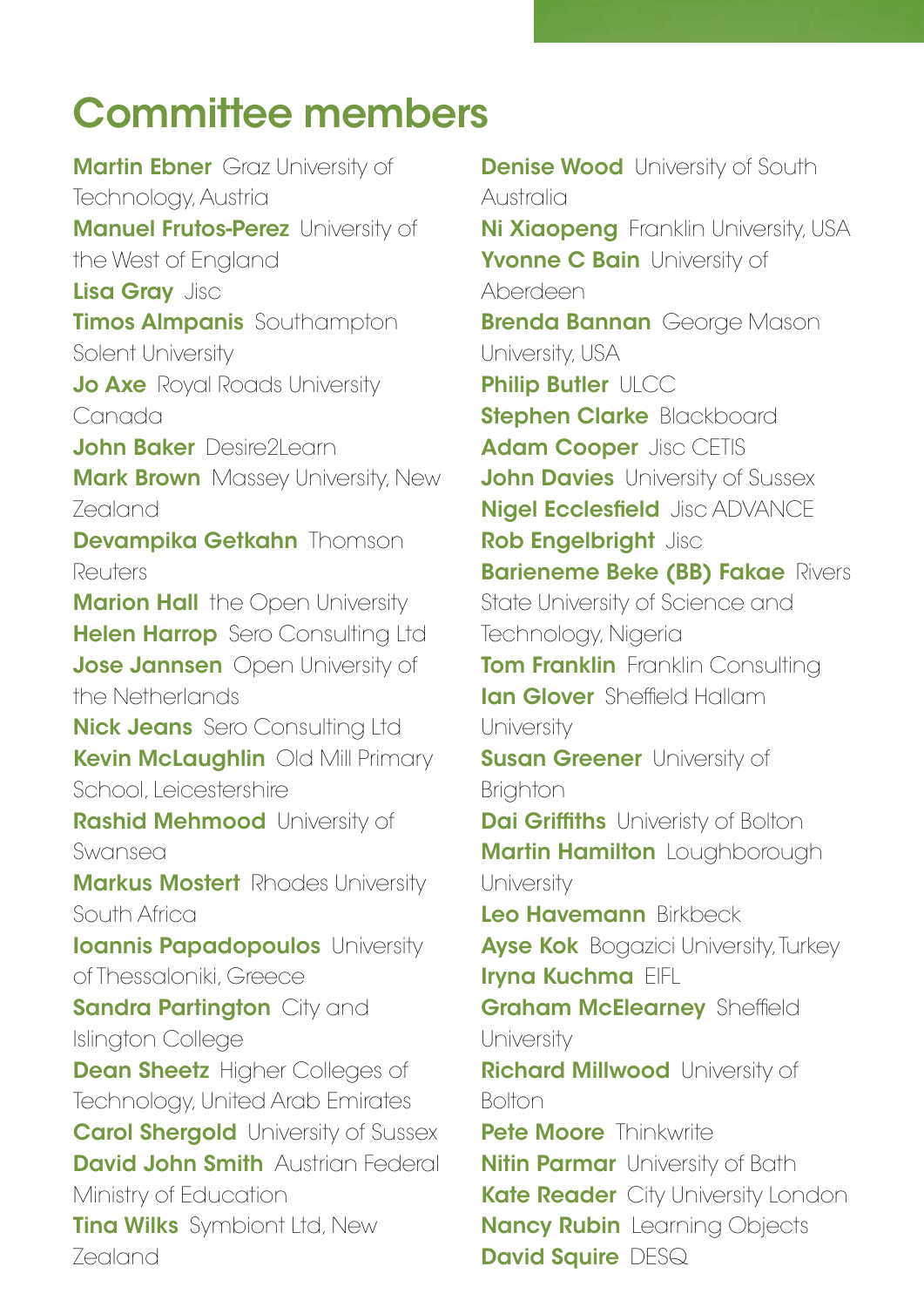# List of papers by ID number

### Tuesday 10 September

**317** Learning from the early adopters: developing the Digital Practitioner

**321** A Cross-Cultural Investigation of Technology-Enhanced Field Trips: Investigating Pedagogy, Culture and Values Across Cultures

342 TEL: crisis & response

**343** The Xerte Project: Sustaining Open-Source Innovation

**346** Engage students in creative multimedia content production: a new pedagogic strategy using web 2.0 Learning technologies

**350** A year of activity and innovation in the FE and Skills Sector: looking back to tomorrow

**356** Personalising learning through selfreflective questionnaires

**359** Small is beautiful: an antidote to Big Data

**360** Learning in the Open?

**367** "Education is broken, somebody should do something"

**368** Levelling the playing field for open source in education and public sector

**371** The Use of Tablets in Primary Schools – Overview on Worldwide Research

**372** Using OERs and e-tivities to create a collaborative, mobile friendly, learnercentered course

**373** Your Business Future: An award winning OER from a student centred project team

**375** Raising the profile of technology use amongst learners: Taking control of digital literacy development.

**378** Making OER available on multiple platforms (U-Now, iBooks, eBooks)

**385** From digital natives to social

practice: What we can learn from researching student experiences with technology

**387** Research in Further Education creating a culture and building networks (Why you might want to, but are put off from, researching your practice

**390** A Behaviourist approach to evaluating the contribution of e-learning to Further Education

**396** Horses for open courses: Making the backend of a MOOC with WordPress – experiences from ocTEL

397 5000 students taking one assessment. A case study in scaling up personalised learning across all programmes and faculties.

**399** The eLearning Unit, how can we help you..?' – reflections on the Learning Technologist's role in the context of a newly-formed, central Learning Technology team

**401** Getting the most out of (y) our VLE **407** Using mobile technology to develop research skills in clinically based Allied Health Professionals

**408** Expectations and reality: the implementation of mobile devices in schools

416 Experiencing online learning: developing staff capacity and capability 419 Kritikos Student Community Visual

Media Search Engine 420 An exploration of institutional blockages in relation to the use and

development of the VLE

425 China is harvesting your iTunes U and other findings from researching how overseas students engage with open 6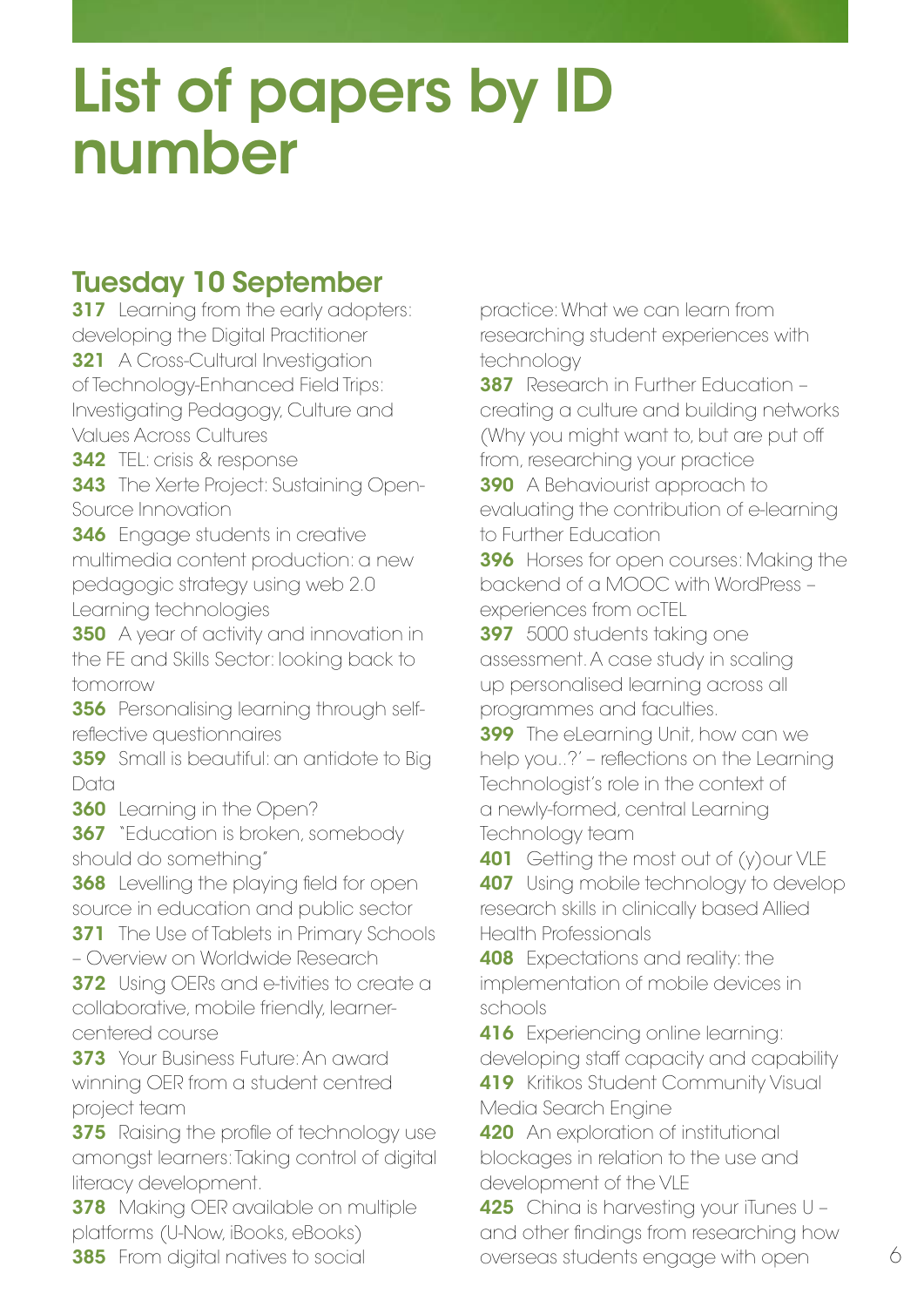learning materials

426 iPads in distance learning: learning design, digital literacy, transformation

438 Open education in the fashion studio: the Zandra Rhodes Digital Study Collection project

**442** Creating Interactive Augmented Reality Experiences

**445** Building New Cultures of Learning: Supporting learners to take control of their learning using social media.

446 A Technology Enhanced Approach to Improving Feedback Satisfaction

**447** E-portfolios and Employability: Building Learning Cultures for Life

448 The Making Assessment Count (MAC) framework: A cross-institutional evaluation.

**449** Enhancing institutional practice through CMALT accreditation

**453** Engaging with the new e-learning change agents

**461** Meaningful online discussion activity for distance learners

**466** Pioneering partnerships for digital literacy development

475 eLearning Design and

Development: a journey through murky waters

**478** Form and content: A study of underlying forms of knowledge and technology integration in secondary teaching

480 Digital Practice – a framework for engaging staff learners

**484** A Comparison Study of the Barriers to Engagement with TEL in Teacher Training in the UK and Kuwait

**485** Slow & Steady Wins The Race: Developing Digital Literacies

**720** FELTAG open consultation

**721** Open Education SIG Meeting

**722** White Rose SIG Meeting

723 M25 SIG Meeting

**724** Maths Everywhere, for everyone: An

app to boost adult numeracy

**725** Video in Education SIG Meeting

**726** Members networking session

**727** First time delegates meet up

728 Find out about CMALT

### Wednesday 11 September

201 Learning Technologist of the Year showcase

202 ALT Scotland SIG Meeting

**327** Digital capital and inclusion: an exploration of the technology and e-learning experiences of disabled university and college students

**331** Healthy MOOCs: Going it alone...

**332** Making Connections: Using technology to improve student engagement with feedback

**334** Large scale innovation and change in UK Higher Education

**335** Deconstructing the Large Lecture Environment Through Technology

336 Academics and their online networks: Exploring the role of academic social networking sites

338 Students as partners: expectations, challenges and real-world gains

**341** Elevate Health: partnership on e-learning

**347** Enable Network on ICT to Support Lifelong Learning by Disabled Students

**351** Building global learning communities

**364** Using Technology to Support New Ideas in Language Learning: a 'TESS Experience' exemplar covering written and audio assessment in Spanish

**366** Is LaTTE the perfect blend? (The journey of a teaching room into a learning space).

**374** Building new cultures of learning: using technology to promote assessment and feedback dialogue

**377** Developing student' digital literacies through Enquiry-Based Learning: a matter of student ownership

**380** Automatically add Creative Commons licences to your own images (attribute images) 7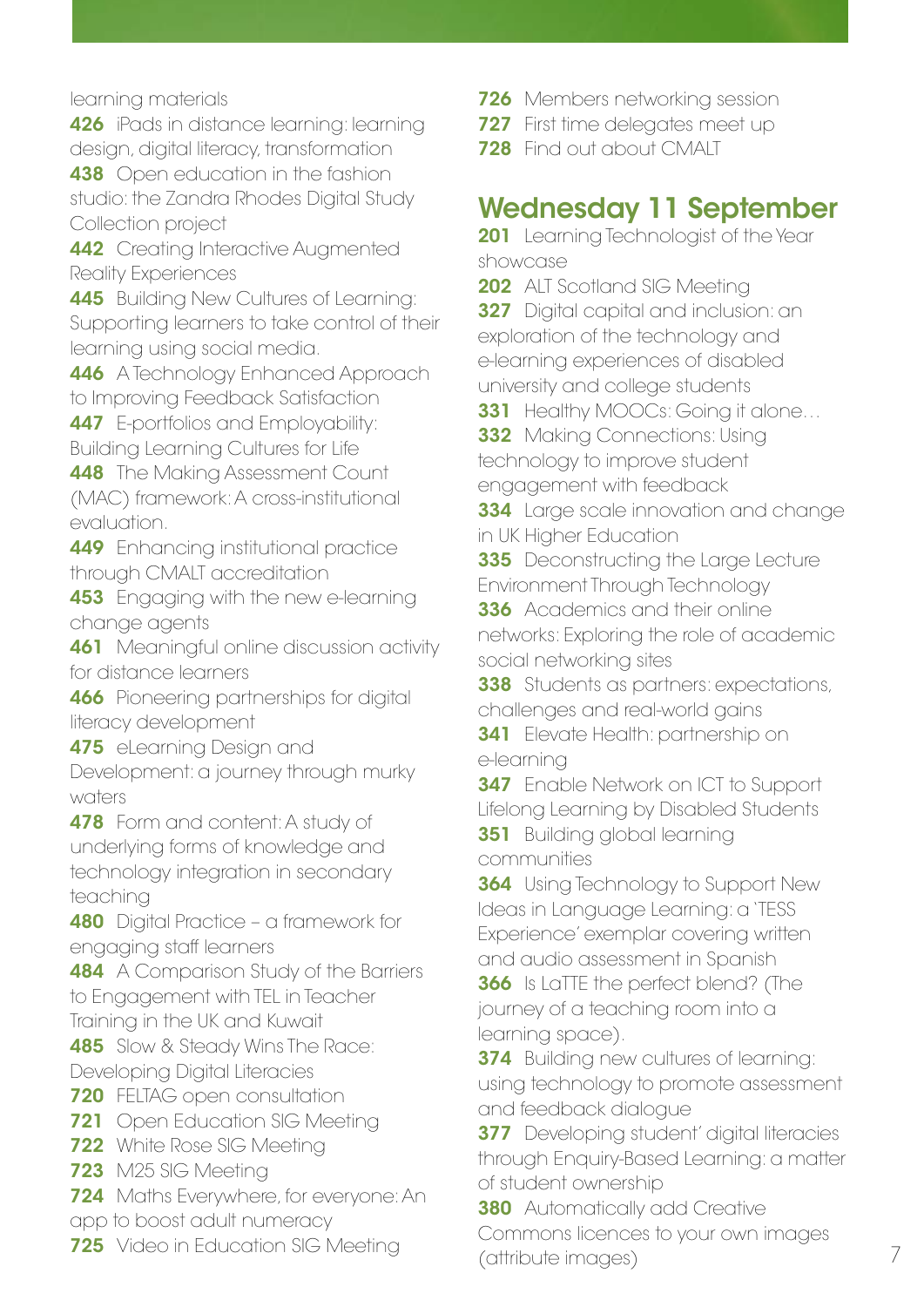**381** Tag & track: Analytics as a

development and evaluation tool

**382** Analytics at the sharp end.

**388** Teaching and Learning with Lecture **Capture** 

**393** Flipping the Classroom with Just in Time Teaching and Peer Instruction: Case Studies from the Sciences and Business 402 NOOCing Nottingham: A

sustainable approach to open online courses

403 From 0 to 80,000 hours:

Implementing lecture capture at scale **409** The Learning Design Studio:

Collaborative Design Inquiry as Teachers' Professional Development

410 Voice in the Ether - Seeking the Authentic Self Online

**412** Motivated Authentic Learning: Engagement to Employability in Student Groupwork Projects

417 Carpe Diem Collaborative Learning Design

423 "I don't think I would be where I am right now.": Pupil perspectives on using mobile devices for learning.

428 Student engagement with a content-based learning design

429 Integrating technologies into 'authentic' assessment design: An affordances approach

434 Accessibility, usability and safety of online environments: the implications for designing e-learning for older people

440 OER Research Hub: Understanding the impact of OER

441 A long and winding road: From Elgg to G+ (but not via Facebook!)

443 Letting Teachers Innovate

**454** The Work-based Learning Maturity Toolkit: Evolution into a Reflective Tool to Promote Work-based Learning, based on the University of Ulster Viewpoints Curriculum Design Tool

456 Why it's not all about the learner: a sociomaterial account of students' digital literacy practices

**460** Extending CMALT to a range of staff groups in Higher Education: benefits, difficulties and practical considerations

473 Meeting students where they are and not where we would like them to be

479 E-assessment and globalization

**482** Making technological innovation work: Building a culture of flexible online learning

**487** Evaluating 'Thetford Tomb raiders': Sharing research findings via an App

493 Keeping ahead of the curve. Technology and our ever-changing consumer.

**707** Focus on research Introduction

**709** How to get published

**711** Changing the Learning Landscape

**712** Inclusive Learning SIG Meeting

**713** Certified Members Meeting

714 Games and Learning SIG Meeting

719 East Midlands SIG

**729** Members networking session

**730** Find out about CMALT

### Thursday 12 September

**318** Emerging trends and definitions of blended learning: Reviewing informal and formal learning environments and course desian.

**322** The journey is the reward: online induction for online distance learning

323 Open Badges in Higher Education -Perception and Potential

325 Digital badge dashboards: A conceptual overview for New Zealand District Health Boards.

**326** A Synthesis of Modelling Tools for Education Management Systems Design 339 eMarking and eFeedback –

institutional developments across the UK

**340** Flexible assessment goes live: delivering a self-paced module with standards-based assessment tools

**344** Building a community-informed framework for assuring quality in distance learning programmes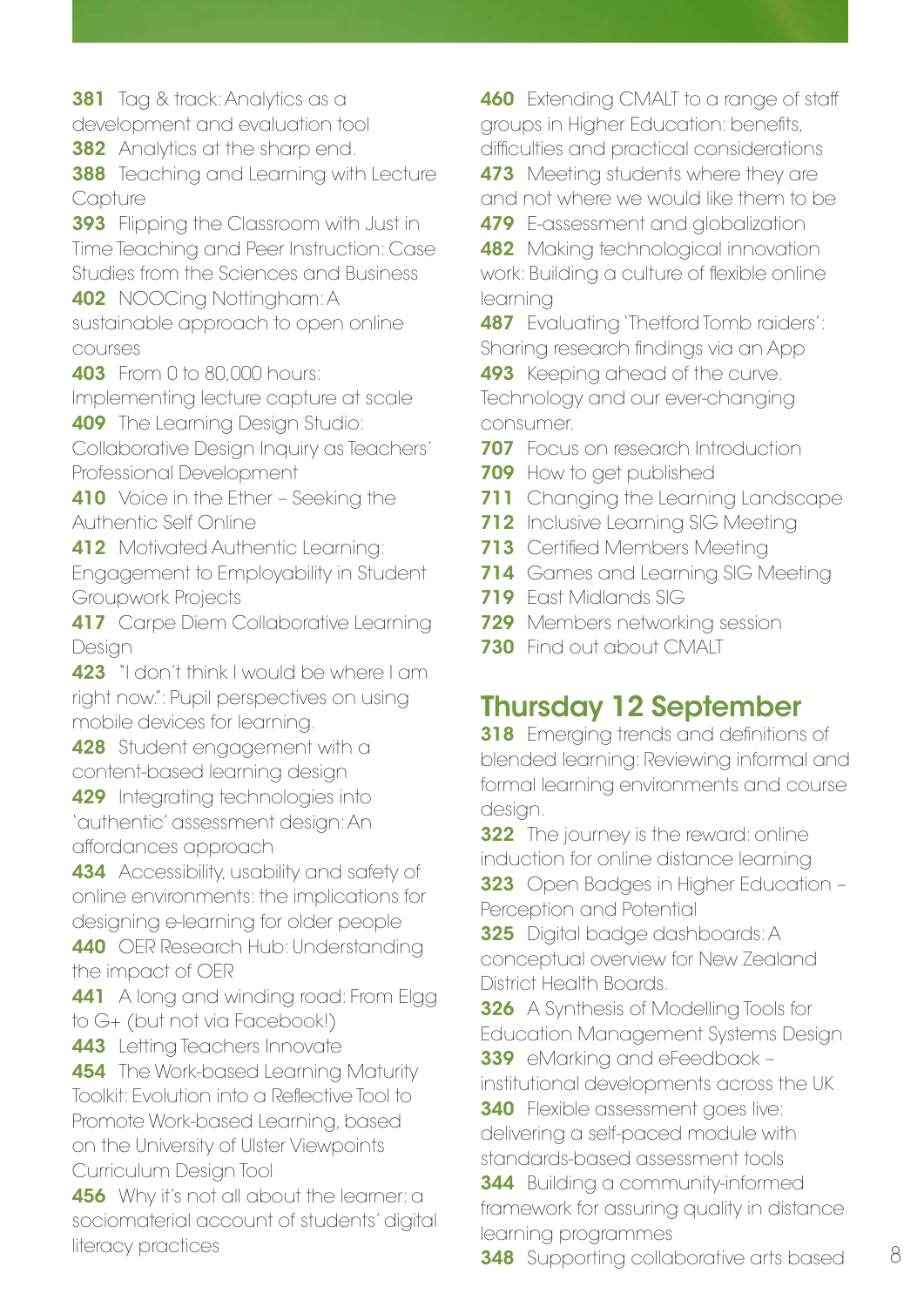learning using Google+ Communities **349** Out of something rich and strange: the use and evolution of key terminology in ALT Conferences from 2000–2011

**352** Academic perceptions of differences between teaching face-toface and online teaching

**358** Reconstructing the Past through Visual Assessment (TESS Experience exemplar)

**361** To iTeach or not to iTeach: How academics use iPads for teaching and their perceptions of the device's pedagogical affordances.

**369** Hearing their song and singing their tune… Creating harmony or discord? 370 Open Badges: a practical

implementation of an open-badge workflow in healthcare and beyond

**384** Allied health academic's views about providing screencast feedback on written assignment: a small scale mixed method study

**386** Technological innovation and academic workloads

**394** Now is the time to rethink the use of VLEs

**398** Creating a Personalised Learning Environment to support progress

404 Learner driven strategies and technologies for effective engagement with MOOCs – a personal reflection

405 Using the 'TheBrain' to teach Business Strategy

406 Student ownership of technology:towards developing their learning culture

411 It's Only a Conversation: the Hermeneutics of Engagement and Disengagement in Virtual Spaces

413 One Hundred And One Things About Video In Education

418 The Development of Mahara as a VRE and Academic Staff Profile Management System: A Case Study of Plymouth College of Art

**422** Assessment Analytics: should we do

it and if so, what might it look like?

424 Female under-representation in Computer Science education and workplace – A survey of issues and interventions, moving towards a gamebased learning solution.

431 Open implementation practice for wide-scale e-Portfolio use

**435** Social Reading: an action research study

436 TELUS about it: collaborative approaches to staff development

451 Making learning possible – net based learning at Dalarna University

458 How to augment and repurpose lecture capture videos

463 Blended Learning – The Perspective of the Learner Working on Placement.

468 E-Assessment Practices

474 Keep climbing - institutional media management with Matterhorn

**477** Social Networks as Communities of **Discovery** 

**481** Working with postgraduate students to build new digital cultures

**486** Embedding Dynamic Learning Maps

**497** Are Virtual Worlds still worth the effort?

**498** Reviewing the impact of online submission and marking (Turnitin/ Grademark)

710 Mooc SIG Launch

715 ocTEL – Open Course in Technology Enhanced Learning

716 Voice of ALT - Reporting from the members survey

**717** Twenty Years in Learning Technology

All conference abstracts are available through the online timetable at altc2013.alt.ac.uk 9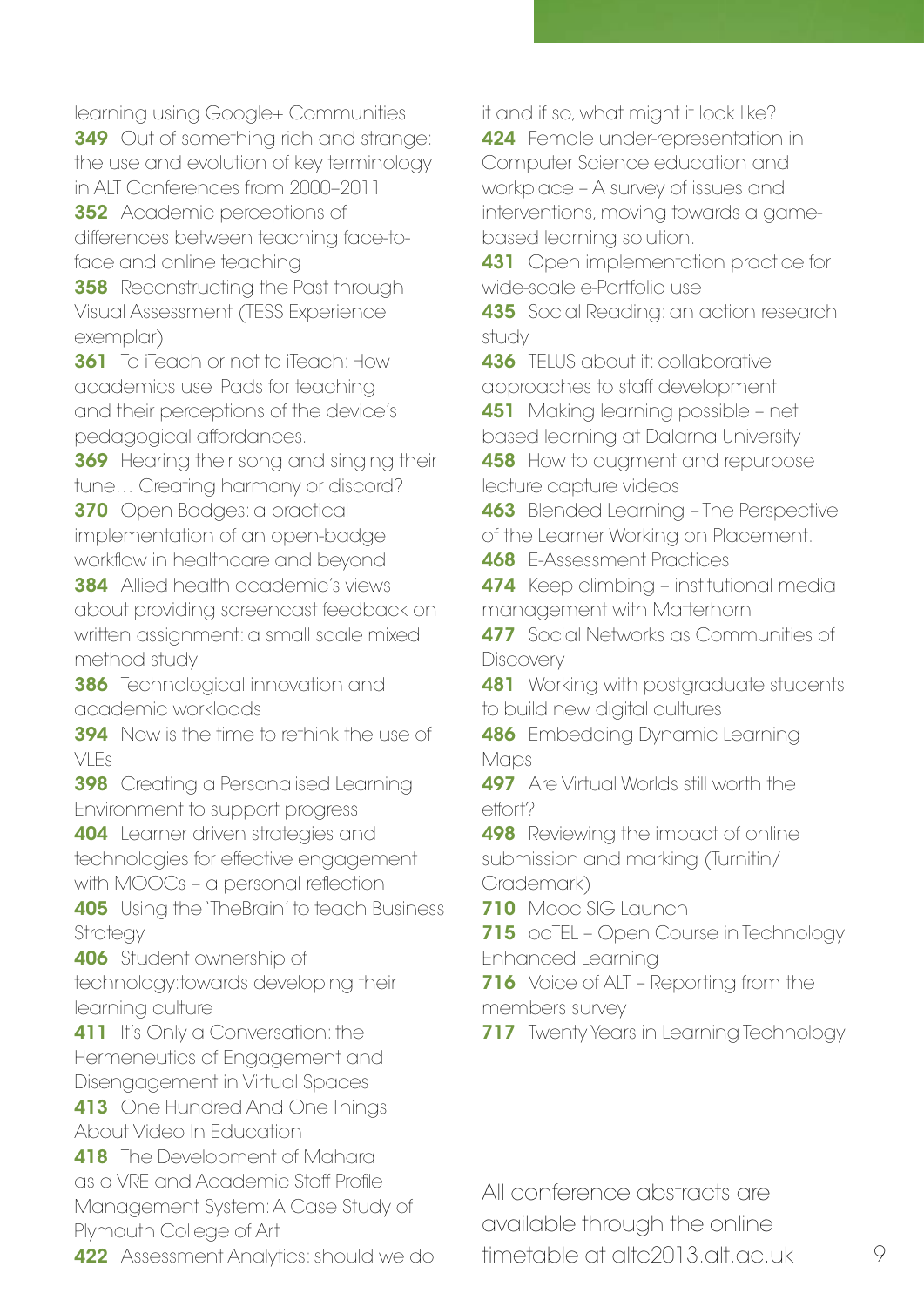# Keynote speakers

## Stephen Downes

#### What Are Cultures of Learning?

In the previous three days delegates will have explored all aspects of cultures of learning, ranging from digital literacies to learning landscapes, classroom environments, VLEs and open courses. But beyond

examining the leaves and the trees, what can we say of the forest? A culture of learning – and for that matter, a learning culture – is composed of more than classes and schools and subjects, it is composed of the attitudes and enquiries of a culture of experimentation, curiosity, and quirkiness. In this closing keynote presentation, Stephen Downes will outline the framework of a culture of learning, identifying from examples and experiences the fundamental values that must be modeled and demonstrated by society's leaders, and will comment on implications to practice, research and policy.

## Wendy Hall

#### What a difference a Web makes

When ALT started in 1993, there was no Web as we know it today. It was very embryonic – just another hypermedia system in many people's minds, but it has transformed our world – on every different level – over

the last 20 years. In her keynote Wendy will be addressing the key themes of the conference in the context of how the Web has changed our world and the role of Learning Technology within it.

Wendy, a founder member of ALT, is Dean of the University of Southampton's Faculty of Physical and Applied Sciences. Wendy was a member of the UK Prime Minister's Council for Science and Technology until December 2010, and was senior Vice President of the Royal Academy of Engineering until 2008. From July 2008 to July 2010 she was President of the Association for



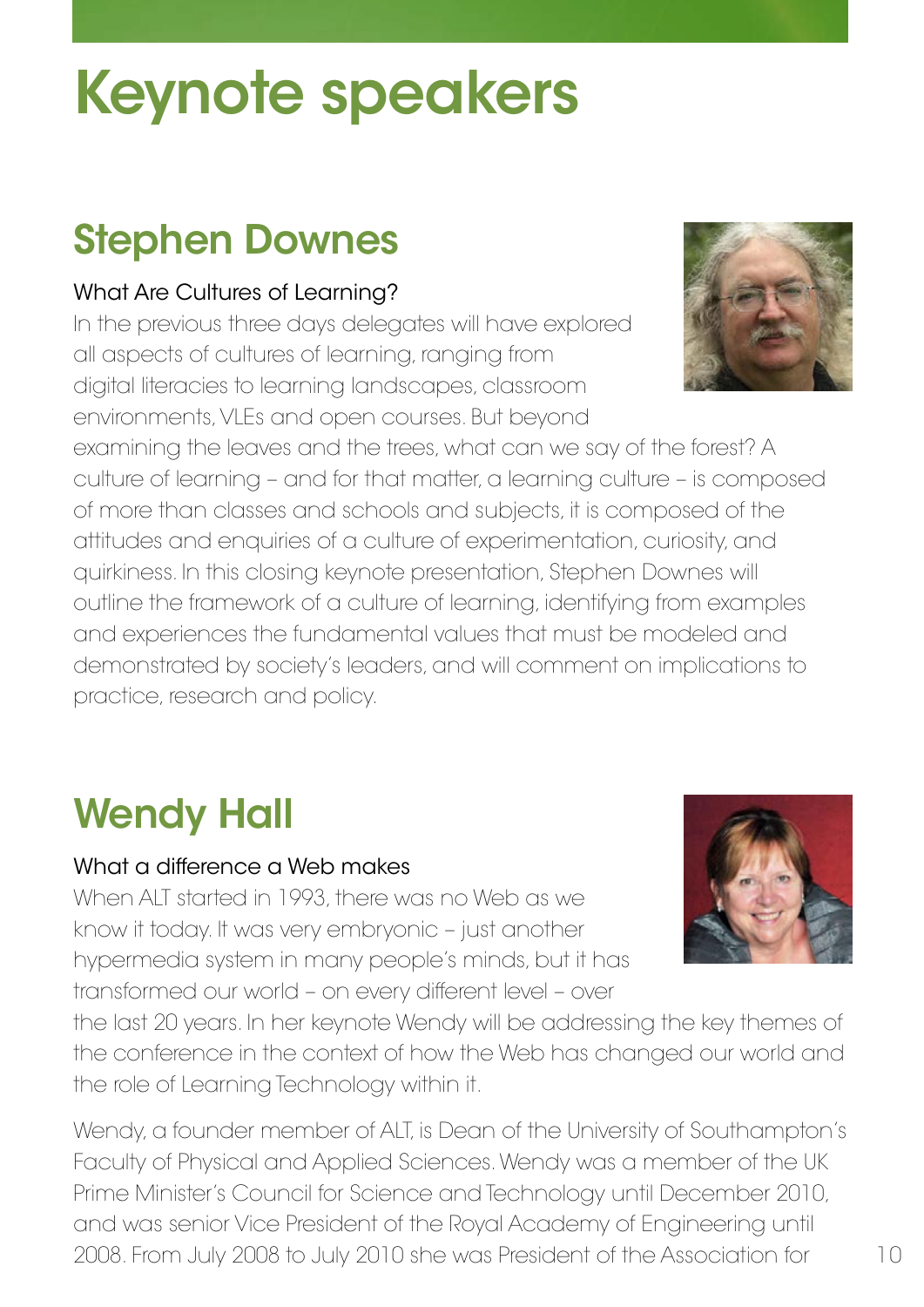Computing Machinery (ACM), the first person from outside North America to hold this position. Wendy was made a Dame for services to science and technology in the 2009 New Year's Honours list. She was elected a Fellow of the Royal Society in June 2009. In 2011 Wendy received a lifetime achievement award from the Oxford Internet Institute in recognition of her significant contributions to the development of web technologies and web science research.

## Rachel Wenstone

#### It's all about the learner

This session will address one of this year's key themes, 'It's all about the learner', from an NUS perspective.

Rachel Wenstone is Vice-President (Higher Education) of the National Union of Students. Previously, she studied for an MSc in Human Rights at the London School



of Economics. She studied Law as an undergraduate at Leeds University before spending a year as a sabbatical officer at Leeds University Union. She served two years on the NUS National Executive Committee, sitting as co-convenor of the Anti-fascism Anti-racism Committee for both years and on the NUS Women's Campaign Committee in her second year. Rachel's priorities as an officer of the national union include defending higher education as a public good, supporting students' unions to work on student retention and success and championing excellent teaching.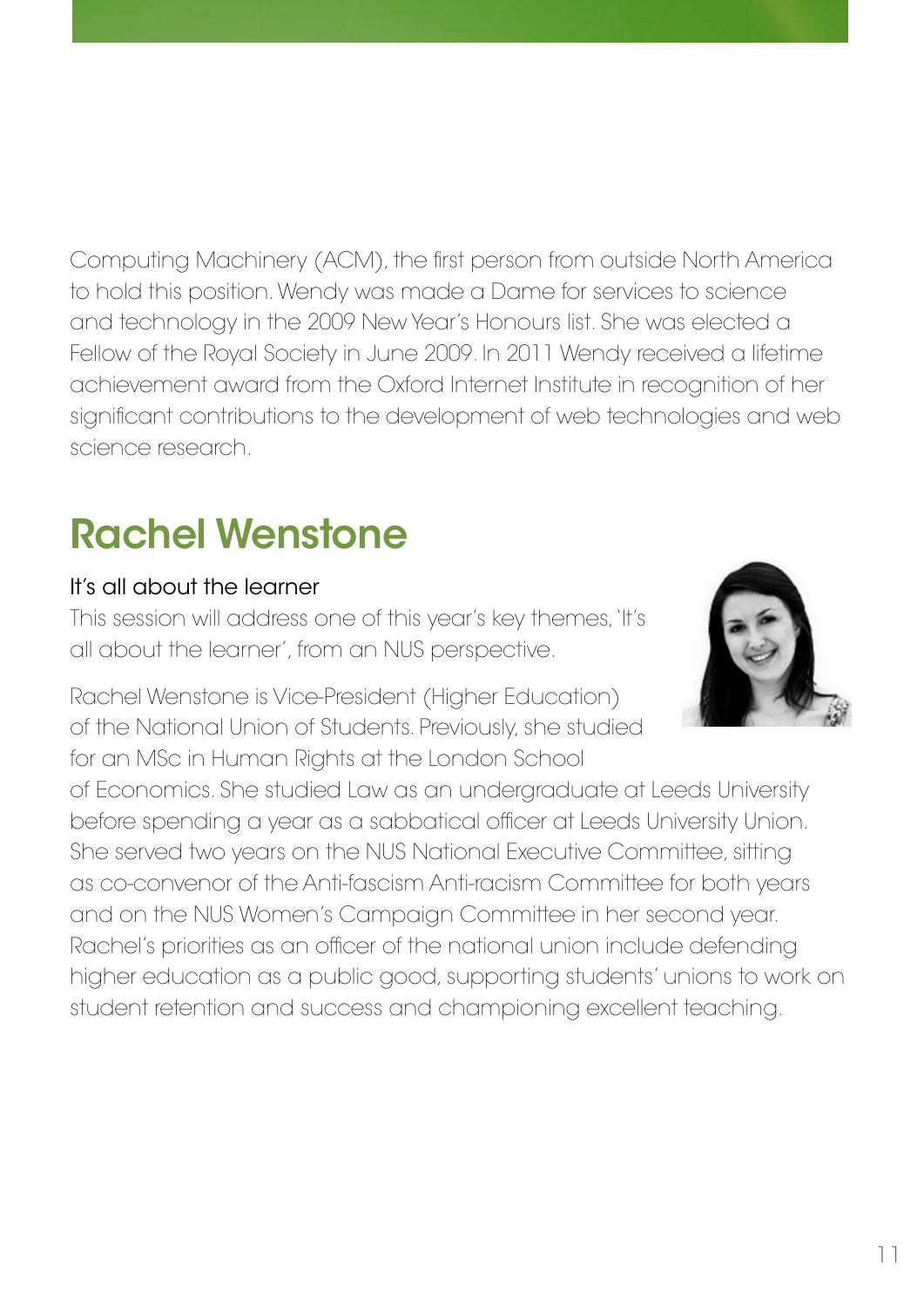# Invited speakers

### Bruce Chaloux and Dr Lawrence Ragan

#### Leadership Challenges in the Rapidly Changing Global Culture of Learning

Higher education across the globe is undergoing a soul-searching period as the forces of change impact existing educational models. Administration wants more cost-effective delivery, faculty desire a simpler and more efficient system and students demand accessible, convenient, media-rich, high quality and flexible learning environments. How can today's leaders adequately prepare to address the rapid, iterative change cycles brought on by forces such as OER, social media and the likes of MOOCs? This session will explore several of these drivers forcing change in the



Bruce Chaloux



Dr Lawrence Ragan

US and the leadership challenges for today's (and tomorrow's) leaders in framing a response to the emerging globally-oriented learning ecosystem.

## Sheila MacNeill

#### My life as a sponge: soaking up and sowing seeds in the ed tech innovation reef

This talk will be a personal reflection of my experiences of working within an innovation support centre for (primarily) the UK HE sector. What are the optimum

conditions for cultivating and sustaining innovation in education? How have I thrived in this rich eco-system? What and how have I been able to contribute to others within this environment? This talk will explore my experiences of using my blog to contribute and share new developments, technologies and practices that help to build new cultures of learning.

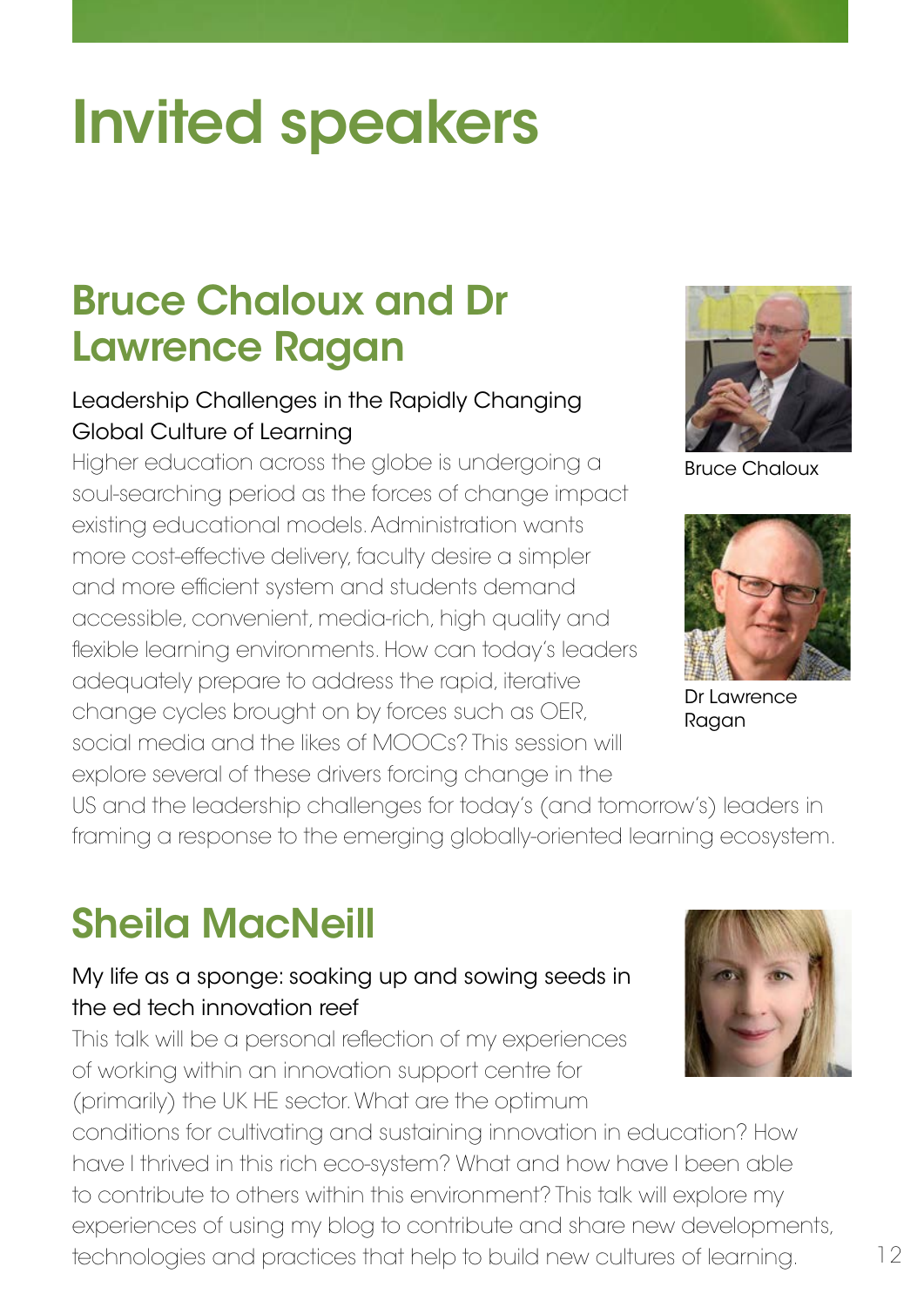## Dr Chris Pegler

#### Three ages of openness: Open Resources as a lifelong habit

One of the persistent challenges to the credibility of open resource use is insufficient evidence of active engagement by individual practitioners operating

beyond the charmed circle of funded projects and special initiatives. This is not to suggest that the enthusiasm for open resources fostered within special initiatives lacks authenticity or sustainability, but how can it spread to others? Will 'open' become a habit for staff who have seen no need or reason to engage so far, when they face time and technical skills barriers? Can active engagement in open resource release and use become a general habit rather than the born-again religion of an enlightened few? This talk adopts a practitioner-based perspective examining the contribution and challenge of openness at different stages of the educator's career – as novice, in mid-career and approaching and entering retirement. How can we develop open practice throughout working lives to build new open and sustainable cultures of learning?

## Paul Gentle

#### Leading new cultures of learning: How leadership can make technological innovation work

This session will explore the transformational potential of leadership in education and its central role in shaping the future of our increasingly global learning cultures.

Combining sound pedagogic practice with effective use of technology is key to enhancing the student experience – but even with all the right ingredients how can leaders ensure that innovation grows beyond small scale trials? How can leadership help to embed new cultures of learning into research, practice and policy at every level? The fast pace of developments in Learning Technology presents a real challenge to leaders with different roles across the education system and this session will present an engaging and practical discussion of these key questions.



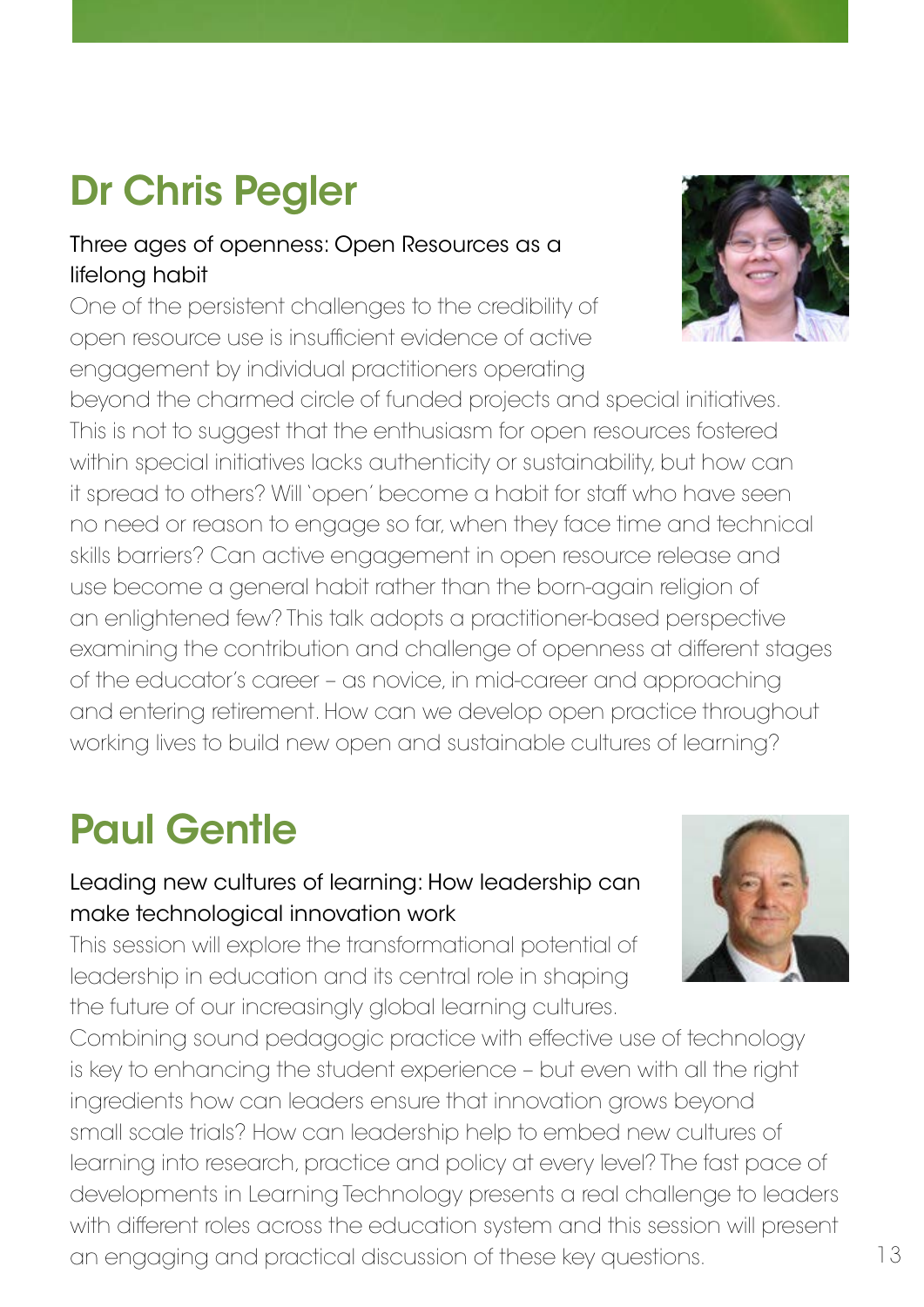### **Tuesday 10th September**

|       | <b>Conference Theatre</b>                                                                                | <b>Conference Suite 1</b>                                                                           | <b>Conference Suite 2</b>               | <b>Conference Suite 3A</b>  | <b>Conference Suite 3B/C</b>                                             | <b>Conference Suite 4</b>   |  |  |
|-------|----------------------------------------------------------------------------------------------------------|-----------------------------------------------------------------------------------------------------|-----------------------------------------|-----------------------------|--------------------------------------------------------------------------|-----------------------------|--|--|
| 09.30 | <b>Registration and networking</b>                                                                       |                                                                                                     |                                         |                             |                                                                          |                             |  |  |
| 10.30 | <b>LIVE</b><br>Introduction from the conference co-chairs, Haydn Blackey and Malcolm Ryan - Main Theatre |                                                                                                     |                                         |                             |                                                                          |                             |  |  |
| 10.40 |                                                                                                          | <b>Welcoming Address</b> by Alan Ford, Pro Vice-Chancellor, University of Nottingham - Main Theatre |                                         |                             |                                                                          | LIVE                        |  |  |
| 10.50 |                                                                                                          | Keynote Speech by Rachel Wenstone, NUS, Chaired by Haydn Blackey [901] - Main Theatre               |                                         |                             |                                                                          | <b>LIVE</b>                 |  |  |
| 11.40 | <b>Shuffle time</b>                                                                                      |                                                                                                     |                                         |                             |                                                                          |                             |  |  |
| 11.45 | <b>TEL Crisis</b>                                                                                        | <b>Focus on FE/Adult/Skills:</b><br><b>Research in FE</b>                                           | <b>Digital Literacy</b><br>Pedagogy     | <b>Big and Open</b>         | <b>OERs and OSSs</b>                                                     | <b>Assessment counts</b>    |  |  |
|       | 342(L)                                                                                                   | 387(L)                                                                                              | 321, 461, 426                           | 397 (E). 438 (E)            | 368, 372, 373                                                            | 448 (L)                     |  |  |
| 12.45 | <b>Lunch and Exhibition</b>                                                                              |                                                                                                     |                                         |                             |                                                                          |                             |  |  |
| 13.55 | <b>Global learning issues</b>                                                                            | <b>Focus on FE/Adult/Skills:</b><br><b>FELTAG open</b><br>consultation                              | <b>Digital Literacies</b>               | <b>Pedagogic strategies</b> | <b>Making Open</b><br><b>Systems work</b>                                | <b>Small is beautiful</b>   |  |  |
|       | 367, 484, 425                                                                                            | 720                                                                                                 | 356, 420, 485                           | 475, 480, 416               | 378, 396, 343                                                            | 359 $(L)$                   |  |  |
| 14.55 | <b>Shuffle time</b>                                                                                      |                                                                                                     |                                         |                             |                                                                          |                             |  |  |
| 15.00 | <b>Invited Speaker</b><br>session: P Gentle and<br><b>C</b> Pegler                                       | <b>Focus on FE/Adult/Skills:</b><br><b>FE Innovation</b>                                            | <b>Tablets and</b><br>partnerships      | <b>Learning Scenarios</b>   | <b>Learner technology</b>                                                | <b>Learning in the Open</b> |  |  |
|       | 501, 502 LIVE                                                                                            | 350(L)                                                                                              | 371(E), 466 (E)                         | 317 (E), 478 (E)            | 419, 346, 375                                                            | 360(L)                      |  |  |
| 16.00 | Refreshments, networking and Exhibition                                                                  |                                                                                                     |                                         |                             |                                                                          |                             |  |  |
| 16.30 | <b>Mobiles</b>                                                                                           | <b>Focus on FE/Adult/Skills:</b><br><b>FE eL and social</b><br>media [to 17.30]                     | <b>Technology for</b><br>Learning       | <b>CMALT</b> experiences    | <b>Helping Students</b>                                                  | <b>Using Opportunities</b>  |  |  |
|       | 407, 408                                                                                                 | $445$ (E), 390 (E)                                                                                  | 442, 446                                | 449, 453                    | 447, 385                                                                 | 401, 399 (E)                |  |  |
| 17.20 | Shuffle time                                                                                             |                                                                                                     |                                         |                             |                                                                          |                             |  |  |
| 17.25 | <b>Open Education SIG</b><br><b>Meeting</b>                                                              | <b>Maths4us initiative</b><br>[from 17.30]                                                          | <b>White Rose SIG</b><br><b>Meeting</b> |                             | <b>ALT Online Newsletter: Video in Education SIG</b><br>meet the Editors | <b>Meeting</b>              |  |  |
|       | 721                                                                                                      | 724                                                                                                 | 722                                     |                             | 731                                                                      | 725                         |  |  |
| 18.15 | <b>ALT New Members Reception</b> - Our annual reception for new members                                  |                                                                                                     |                                         |                             |                                                                          |                             |  |  |
| 18.30 | Dinner and social programme                                                                              |                                                                                                     |                                         |                             |                                                                          |                             |  |  |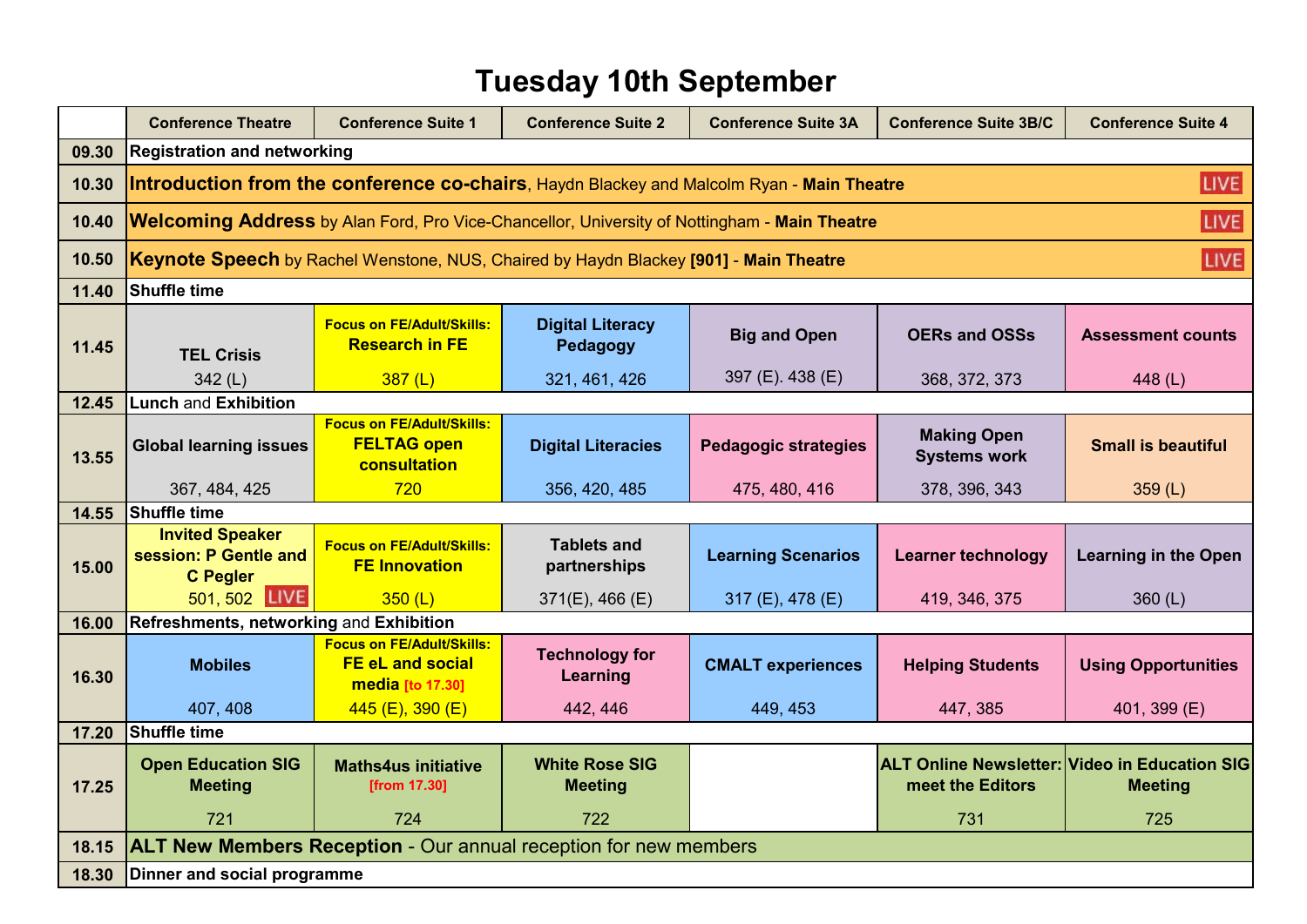### **Wednesday 11th September**

|       | <b>Conference Suite 1</b><br><b>Conference Suite 2</b><br><b>Conference Theatre</b>       |                                                                   | <b>Conference Suite 3A</b><br><b>Conference Suite 3B/C</b> |                                                 | <b>Conference Suite 4</b>                           |                                                       |
|-------|-------------------------------------------------------------------------------------------|-------------------------------------------------------------------|------------------------------------------------------------|-------------------------------------------------|-----------------------------------------------------|-------------------------------------------------------|
| 09.00 | <b>Learning Technologist</b><br>of the Year showcase                                      | <b>Focus on research:</b><br><b>Introduction (0930)</b>           | <b>Changing the Learning</b><br>Landscape                  | <b>Students and</b><br><b>Innovation</b>        | <b>Learners and A&amp;F</b>                         | <b>Elevate Health</b>                                 |
|       | 201                                                                                       | 707                                                               | 711                                                        | 443 (E), 338(E)                                 | 374 (E), 332 (E)                                    | 341(L)                                                |
| 10.00 | <b>Shuffle time</b>                                                                       |                                                                   |                                                            |                                                 |                                                     |                                                       |
| 10.05 | <b>Accessibility</b>                                                                      | <b>Focus on research:</b><br><b>UK and global</b><br>developments | <b>Ideas</b>                                               | <b>Lecture Capture</b>                          | <b>Moocs</b>                                        | <b>Work Based Learning</b><br><b>Maturity Toolkit</b> |
|       | 347, 327, 434                                                                             | $334$ (R), 351 (R)                                                | 381, 441, 366                                              | 388 (E), $403$ (E)                              | 331, 402, 487                                       | 454(L)                                                |
| 11.05 | <b>Networking and Exhibition</b>                                                          |                                                                   |                                                            |                                                 |                                                     |                                                       |
| 11.35 | Is it all about the<br>learner?                                                           | <b>Focus on research:</b><br><b>Innovation working</b>            | <b>Partnerships</b>                                        | <b>Authentic learning</b>                       | <b>Lectures and Voices</b>                          | <b>Classroom or</b><br>wherever                       |
|       | 456 $(L)$                                                                                 | 409(R), 429(R)                                                    | 482, 364, 369                                              | 412 $(L)$                                       | 410 (E), 335 (E)                                    | 473 (E), 393 (E)                                      |
| 12.35 | <b>Lunch and Exhibition</b>                                                               |                                                                   |                                                            |                                                 |                                                     |                                                       |
| 13.45 | <b>Invited Speakers: B</b><br><b>Chaloux + L Ragan</b><br>and S MacNeill                  | <b>Focus on research:</b><br><b>Learner perspectives</b>          | Learning<br><b>Environments</b>                            | <b>OER Projects</b>                             | <b>Big Data</b>                                     | <b>Students and CMALT</b>                             |
|       | 503, 504 LIVE                                                                             | 423 (R), 428 (R)                                                  | 493 (E), 417(E)                                            | 440 (E), 380                                    | 382, 336, 479                                       | 377 (E), 460 (E)                                      |
| 14.45 | <b>ALT Annual General Meeting [731] - Main Theatre</b>                                    |                                                                   |                                                            |                                                 | <b>Networking and Exhibition in Exhibition Area</b> |                                                       |
| 15.30 | <b>Refreshments and networking</b>                                                        |                                                                   |                                                            |                                                 |                                                     |                                                       |
| 16.00 | <b>LIVE</b><br>Keynote Speech by Wendy Hall, Chaired by Malcolm Ryan [103] - Main Theatre |                                                                   |                                                            |                                                 |                                                     |                                                       |
| 17.00 | <b>ALT Scotland SIG</b><br><b>Meeting</b>                                                 | <b>Focus on research:</b><br><b>How to get published</b>          | <b>East Midlands SIG</b>                                   | <b>Inclusive Learning SIG</b><br><b>Meeting</b> | <b>Certified Members</b><br><b>Meeting</b>          | <b>Games and Learning</b><br><b>SIG Meeting</b>       |
|       | 202                                                                                       | 709                                                               | 719                                                        | 712                                             | 713                                                 | 714                                                   |
| 19.00 | Gala Evening to celebrate 20 years of ALT and the Learning Technologist of the Year Award |                                                                   |                                                            |                                                 |                                                     |                                                       |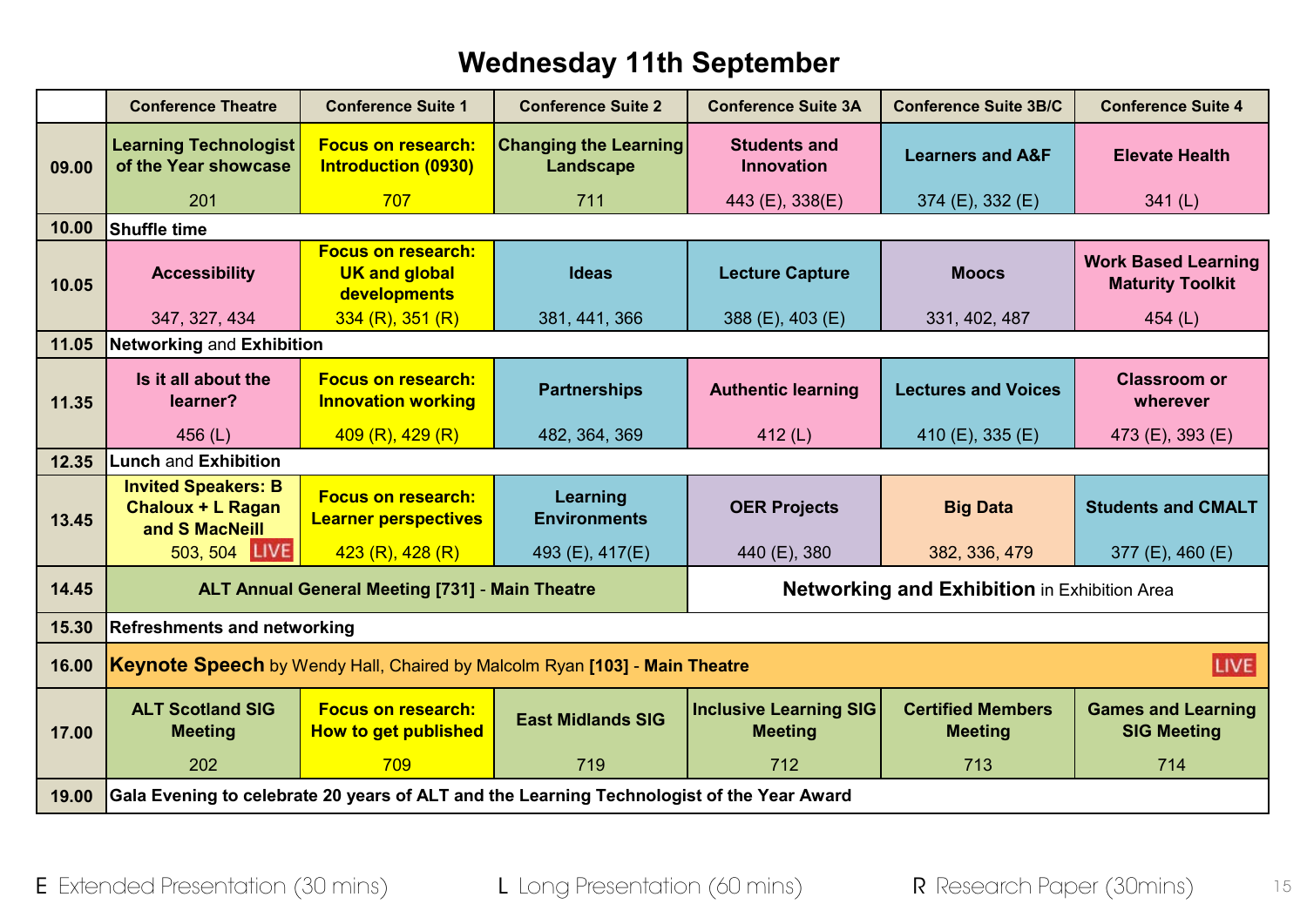### **Thursday 12th September**

|                | <b>Conference Theatre</b>                                                                      | <b>Conference Suite 1</b>                                            | <b>Conference Suite 2</b>                                        | <b>Conference Suite 3A</b>                | <b>Conference Suite 3B/C</b> | <b>Conference Suite 4</b>         |  |
|----------------|------------------------------------------------------------------------------------------------|----------------------------------------------------------------------|------------------------------------------------------------------|-------------------------------------------|------------------------------|-----------------------------------|--|
| 09.00          | <b>MOOC SIG Launch</b>                                                                         | <b>Big pictures</b>                                                  | QA, LT and Virtual<br><b>Worlds</b>                              | <b>Institutional</b><br><b>Practice 1</b> | <b>EMSs and assessment</b>   | <b>Social Reading</b>             |  |
|                | 710                                                                                            | 405, 424, 370                                                        | 497, 413, 344                                                    | 325, 339, 358                             | 340, 468, 326                | 435 $(E)$                         |  |
| 10.00          | <b>Refreshments and Exhibition</b>                                                             |                                                                      |                                                                  |                                           |                              |                                   |  |
| 10.30          | <b>Staff Development</b>                                                                       | <b>Voice of ALT -</b><br><b>Reporting from the</b><br>members survey | <b>VLEs and learners</b>                                         | <b>Institutional</b><br><b>Practice 2</b> | <b>Learners in control</b>   | What have we done?                |  |
|                | 436, 352, 386                                                                                  | 716                                                                  | 394, 481, 406                                                    | 318, 418, 474, 458                        | 477, 404, 323, 348           | 349 (E), 422 (E)                  |  |
| 11.50          | <b>Shuffle time</b>                                                                            |                                                                      |                                                                  |                                           |                              |                                   |  |
| 11.55          | <b>Twenty Years in</b><br><b>Learning Technology</b>                                           | <b>Mobile Learning</b><br>/eportfolios                               | ocTEL - Open Course<br>in Technology<br><b>Enhanced Learning</b> | <b>Submission and</b><br><b>Feedback</b>  | Pedagogic design             | <b>Induction and</b><br>placement |  |
|                | <b>LIVE</b><br>717                                                                             | 451, 361, 431                                                        | 715                                                              | 384 (E), 498 (E)                          | 411, 398, 486                | 322 (E), 463 (E)                  |  |
| 12.55          | <b>Lunch and Exhibition</b>                                                                    |                                                                      |                                                                  |                                           |                              |                                   |  |
| 14.00          | Keynote Speech by Stephen Downes, Chaired by Haydn Blackey [104] - Main Theatre<br><b>LIVE</b> |                                                                      |                                                                  |                                           |                              |                                   |  |
| 15.00          | <b>Closing Speech and preview of the 2014 Annual Conference - Main Theatre</b><br><b>LIVE</b>  |                                                                      |                                                                  |                                           |                              |                                   |  |
|                |                                                                                                |                                                                      |                                                                  |                                           |                              |                                   |  |
| 15.25<br>15.45 | Refreshments<br><b>Close of Conference</b>                                                     |                                                                      |                                                                  |                                           |                              |                                   |  |

### At the ALT Stand

#### Tuesday 10 September

11:45 First time delegates meet up (727)

- 16:30 Find out about CMALT (728)
- 17:10 Members networking session (726)

#### Wednesday 11 September

11:35 Members networking session (729)

13:35 Find out about CMALT (730)

**Within the Conference Programme, each session is**  Within the Conference Programme, each session is colour coded as follows:<br>
.

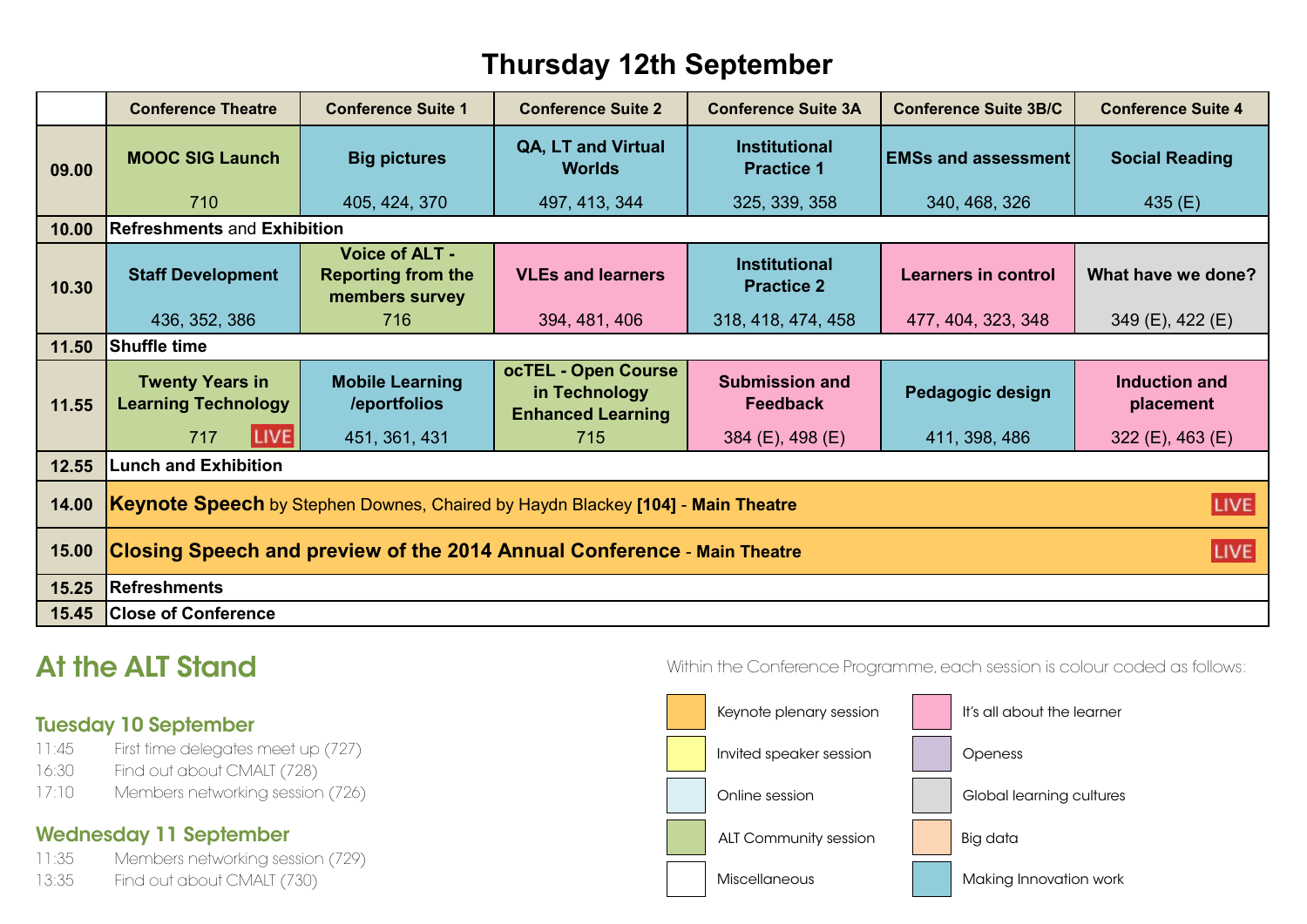# **Exhibition map**

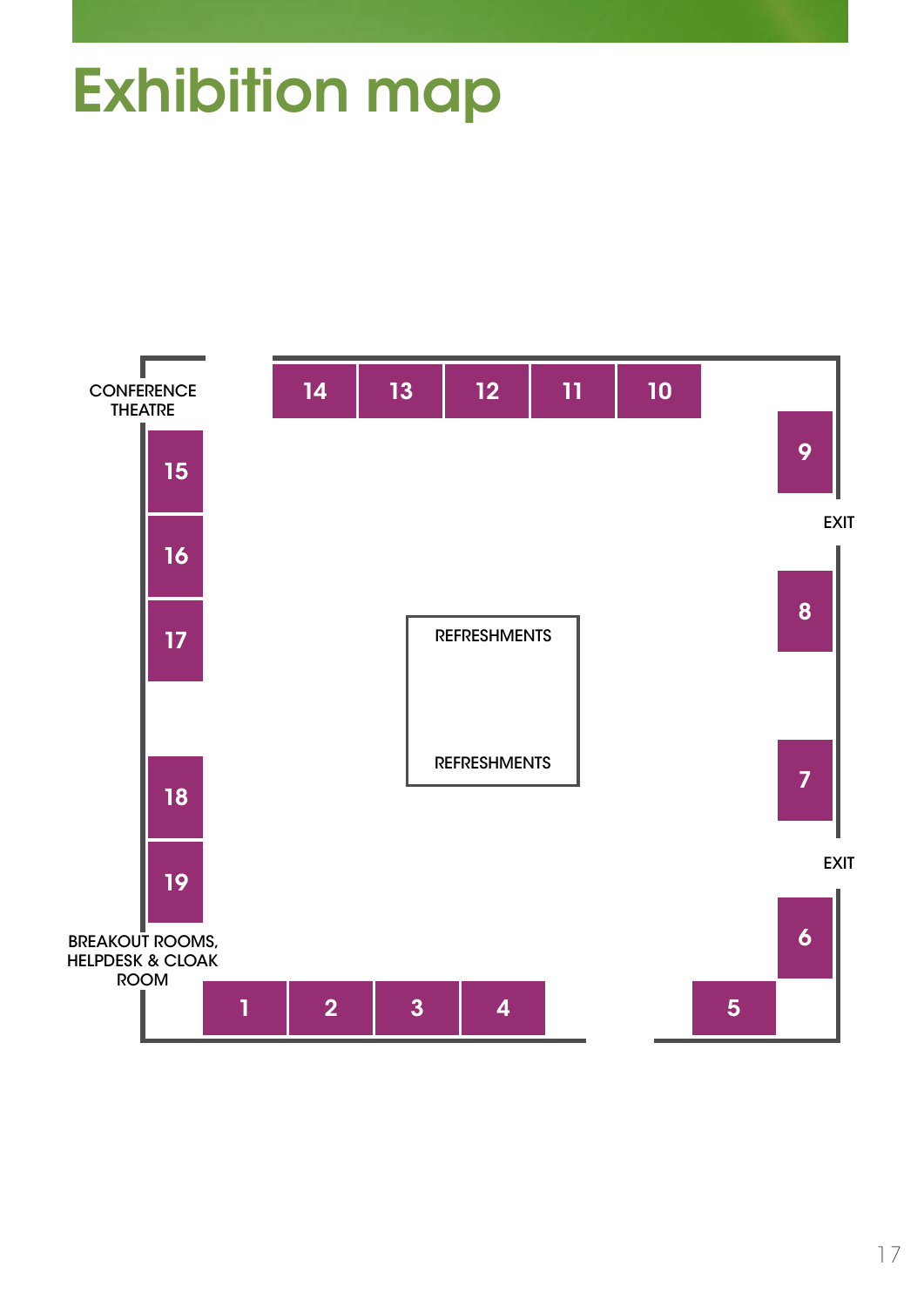# **Exhibitors**

|                     | Techsmith                                                    |                               | <b>X</b> TechSmith                                       |    |
|---------------------|--------------------------------------------------------------|-------------------------------|----------------------------------------------------------|----|
| $\mathbf 2$         | PebblePad                                                    |                               | <b>P</b> PebblePad                                       |    |
| $\boldsymbol{3}$    | Turning Technologies                                         |                               | Turning<br>Technologies                                  |    |
|                     | My Knowledge Map                                             | <b>&amp;S</b> myhnowledgemap' |                                                          |    |
| 5                   | Top-Tec                                                      |                               | TOP-TEC                                                  |    |
| $\ddot{\mathbf{6}}$ | Kaltura (Tues)                                               |                               | Kaltura                                                  |    |
|                     | Routledge, Taylor and Francis Group (Wed)                    |                               | Routledge                                                |    |
|                     | XtLearn.net (Thurs)                                          |                               |                                                          |    |
|                     | University of London Computer Centre                         |                               | ulcc                                                     |    |
| 8                   | Desire2Learn                                                 |                               | <b>Desire2LearnX</b>                                     |    |
|                     | Pearson                                                      |                               | <b>PEARSON</b>                                           |    |
| 10 <sub>1</sub>     | Co-Tutor: The staff & student relationship management system |                               | <b>Co-Tutor</b>                                          |    |
|                     | MBEA                                                         |                               | MBE/                                                     |    |
|                     | 12 Canvas by Instructure                                     |                               | canvas                                                   |    |
| 13                  | <b>TAG Assessment</b>                                        |                               | <b>ASSESSMENT</b>                                        |    |
|                     | Blackboard                                                   |                               | Bb<br>Blackboard                                         |    |
| 15                  | Mediasite by Sonic Foundry                                   |                               | mediasite <sup>5</sup>                                   |    |
| $\mathbf{16}$       | British Universities Film & Video Council                    |                               | <b>British Universities<br/>Film &amp; Video Council</b> |    |
|                     | MediaCore                                                    |                               | <b>MEDIACORE</b>                                         |    |
| 18                  | Streamitup                                                   |                               | <i>Streamitup</i>                                        |    |
| $\overline{19}$     | Echo360                                                      |                               | echo                                                     | 18 |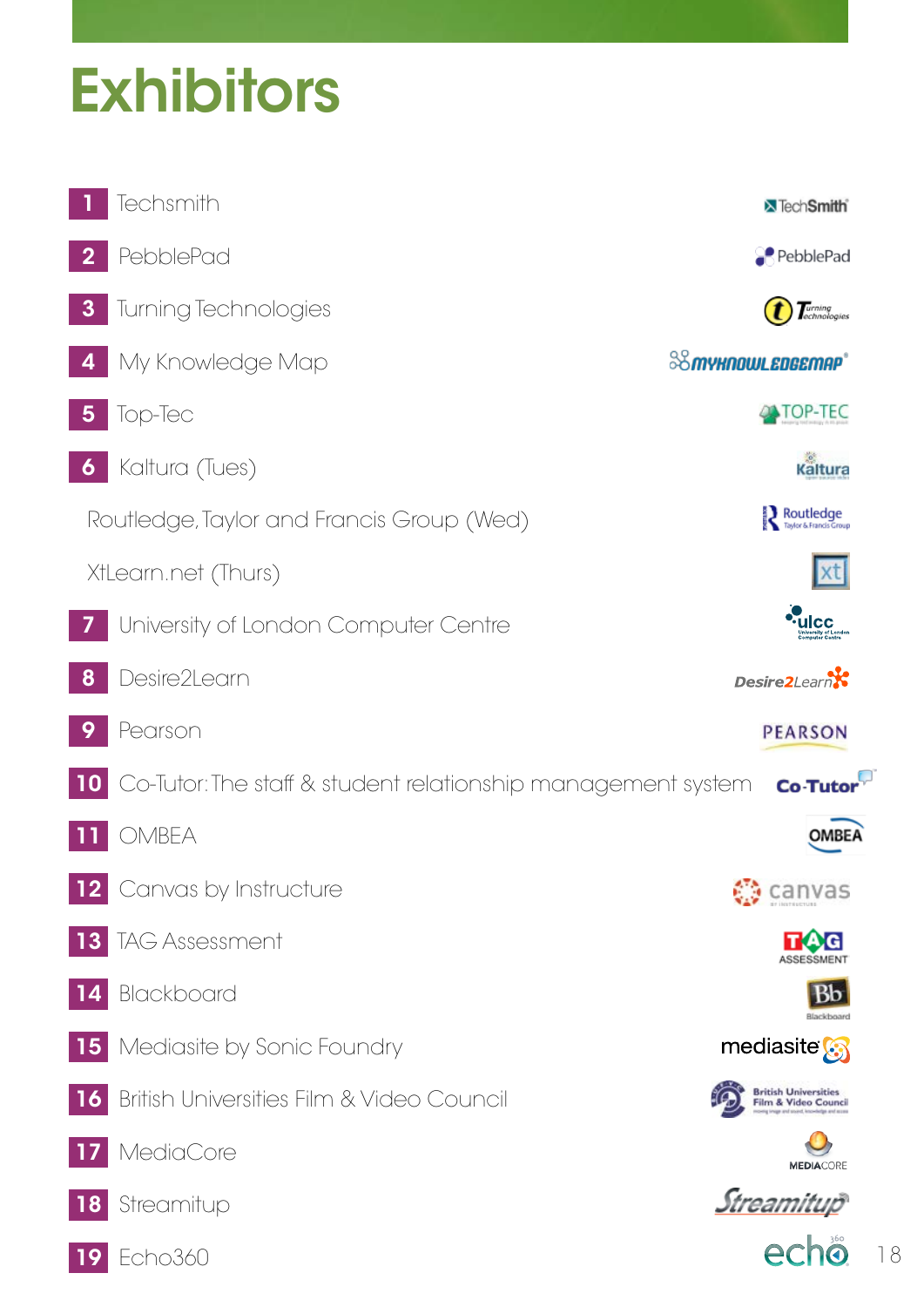# Useful Information

# **Helpdesk and enquiries**

All general enquiries should be directed to the Conference Helpdesk located within the Exhibition Hall. IT support will be available at the Helpdesk to answer any IT or Wifi related questions.

If you need to contact the Helpdesk during the conference, telephone 0115 876 0893

We have a dedicated team of conference helpers who are all familiar with the Conference Centre and its environs and are identifiable by white ALT-C t-shirts. There will also be a member of ALT staff in each of the main areas during conference sessions.

### Participating online at altc2013.alt.ac.uk

Our altc2013 conference site provides an effective way for conference delegates to network with each other in the run up to and during the conference. All participants will have received log-in details in advance of the conference.

Plenary Keynote Sessions and Invited Speaker Sessions will

be streamed live, with online moderation throughout. Details of what will be streamed, when and how to access it can be found on the website.

For more details please visit altc2013.alt.ac.uk

#### [#altc2013](http://twitter.com/#altc2013) [@A\\_L\\_T](http://twitter.com/A_L_T)

### **Email and internet** Password for wireless access: venue

Free wireless internet will be available to delegates in the Conference Centre and Orchard Hotel. When prompted enter your email address and telephone number in the relevant fields.

For those delegates staying in Rutland Hall, please see the hall reception for information and log in details.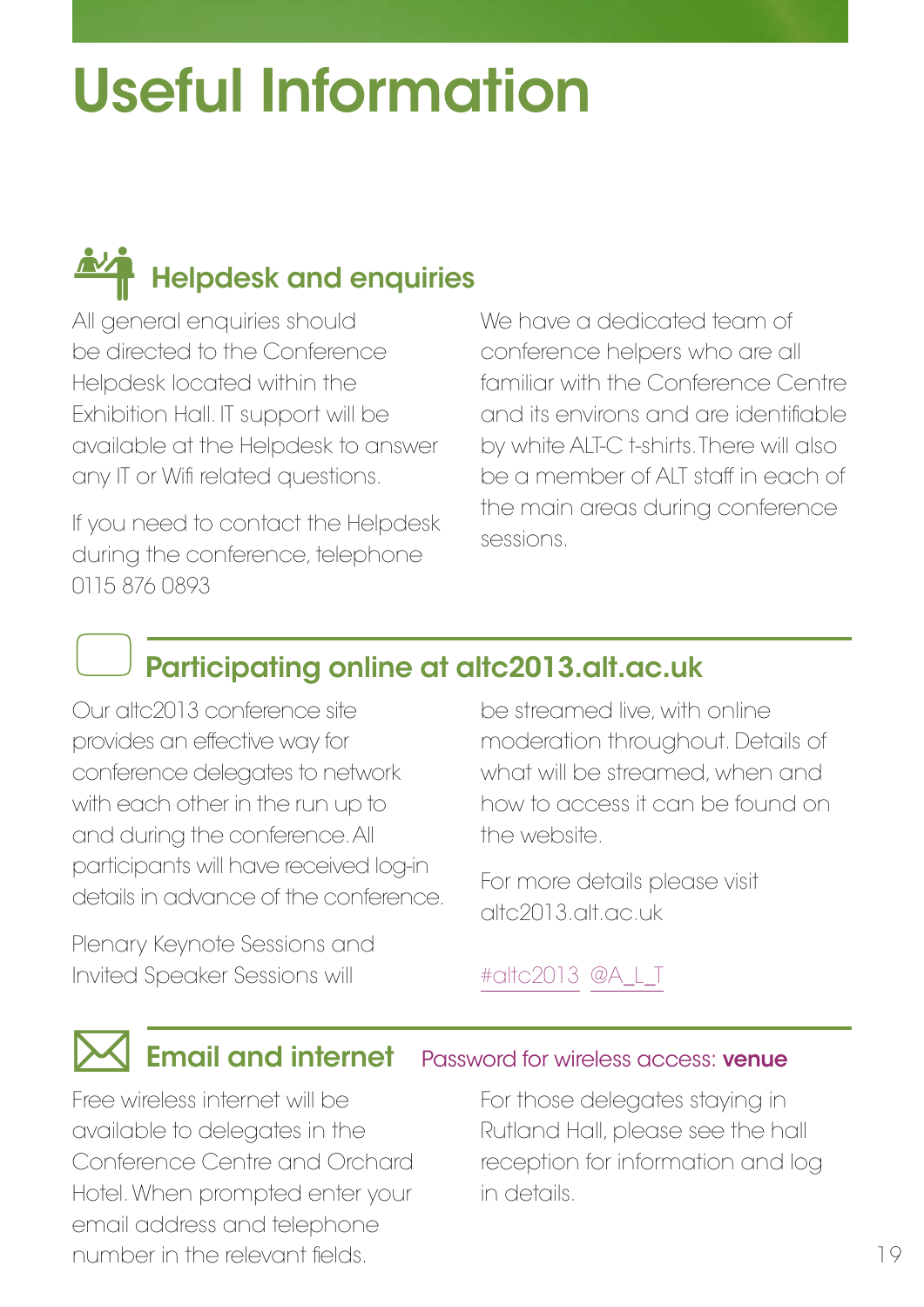# Food and refreshments

#### **Breakfast**

For those staying in the Orchard Hotel breakfast will be served in Bramley's Brasserie from 7am–9.30am For those staying in Rutland Hall breakfast will be served in the hall cafeteria from 7am–9.30am

#### Lunch

A varied lunch menu will be served from the Exhibition Hall (please see the conference programme for lunch timings).

#### **Dinner**

Please note that in a change from

previous conferences, dinner will not be available on Monday evening.

On Tuesday evening dinner will be served at 18.30 in the Exhibition Hall. The Gala Evening on Wednesday will commence with drinks at 18.30 in the EMCC. Tickets will be supplied during registration at the conference, you will be asked to present your ticket upon arrival.

#### Refreshments

In the scheduled breaks tea, coffee, juice, water, and biscuits will be available in the Exhibition Hall.

### **Mobility or other requirements**

Nottingham University is fully accessible by wheelchair users. If you have not previously notified us of any mobility, sensory, or access requirements, please contact a member of the conference team

as soon as possible. Please note that the doorway to Conference Suite 4 may be inaccessible for users of wider wheelchairs. Please see the conference helpdesk for assistance.

## **S** Cloakroom/luggage store

A cloakroom is available behind the EMCC reception desk, on the left of the main concourse and will be staffed as follows:

| Tuesday 10   |  |
|--------------|--|
| Wednesday 11 |  |
| Thursday 12  |  |

08.30–18.00 08.30-22.30 Thursday 12 08.30–16.00

You may leave your luggage at the cloakroom during the conference and you will be issued with a ticket. Use of the cloakroom is at your own risk, please do not leave valuables or laptops. Please collect items at least ten minutes before closing time on each day.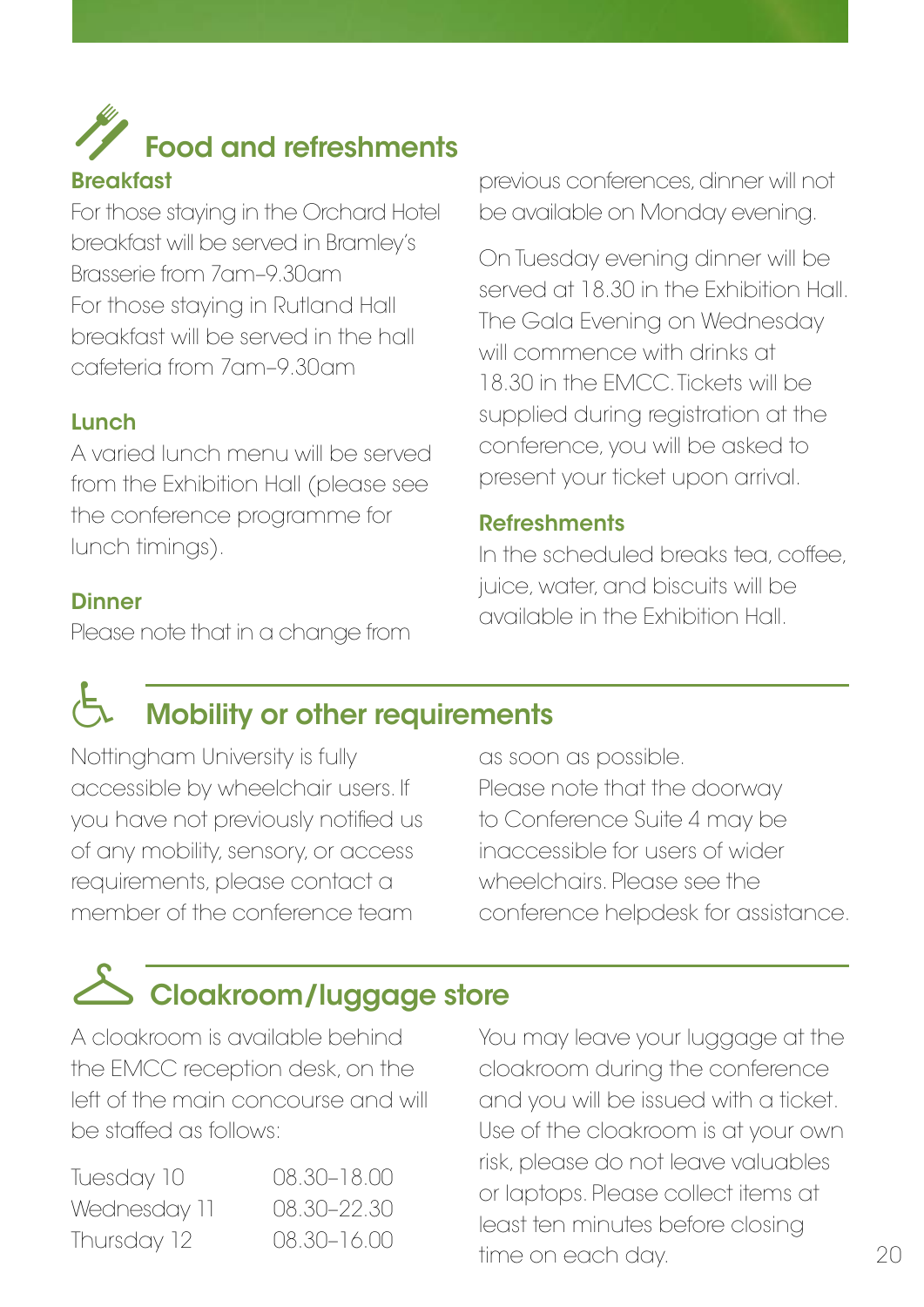

### **Transport**

#### **Taxis**

Local taxis may be ordered from Nottingham Cars on 01159 700 700. The journey from the city centre takes around 15 minutes depending on traffic.

#### **Buses**

The University Park Campus is on major bus routes. For timetables visit <www.trentbarton.co.uk>or phone

01773 712265; or visit <www.nctx.co.uk> or phone 0115 9506070 for further information.

#### Car parking

There are 300 free of charge car parking spaces available for delegates next to the Conference Centre. Further overflow spaces are available within a short distance from the Conference Centre.

### Fire, medical and other emergencies

If the fire alarm sounds, please evacuate the building immediately via the nearest exit. Please wait to be given the "all clear" before reentering. Please familiarise yourself with the fire procedure posted around the Conference Centre and accommodation.

During the conference the first point of contact for any first aid emergency is the Conference Helpdesk. Otherwise, please make yourself known to a conference helper, identifiable by white t-shirts.

In an emergency call the EMCC duty manager on 01158 466 797

## **1.74** Security

Delegates are requested to reduce the risk of theft by not leaving valuables unattended on University premises. Subject to statutory rights, neither ALT nor the University of Nottingham will accept responsibility for accidents to delegates while on University property, or for damage to, or loss of, their personal property.

Please take sensible security precautions: keep valuables secure and out of sight and refrain from walking alone at night on campus. You are advised not to leave rooms unlocked or property unattended at any time.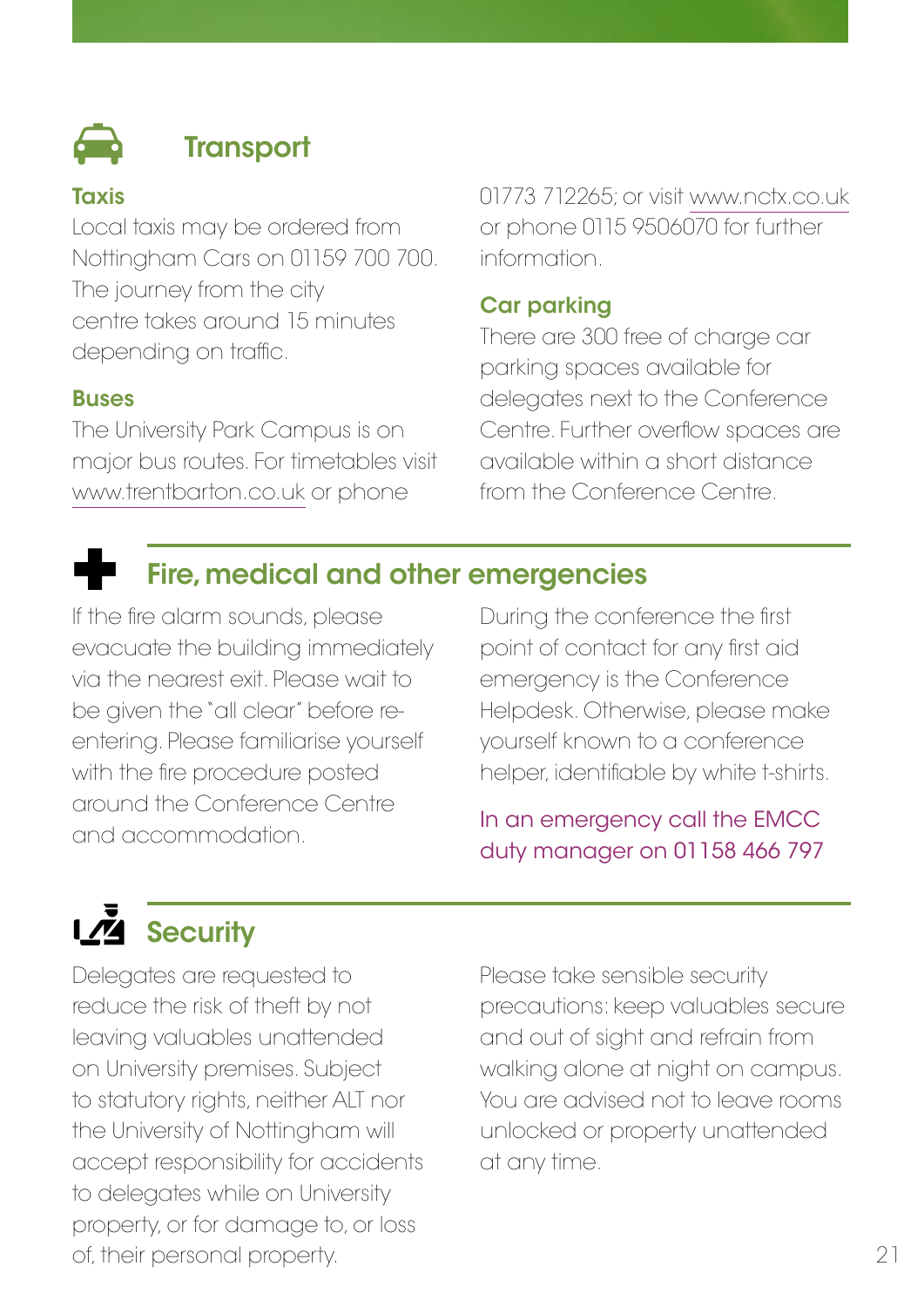### Conference Venue